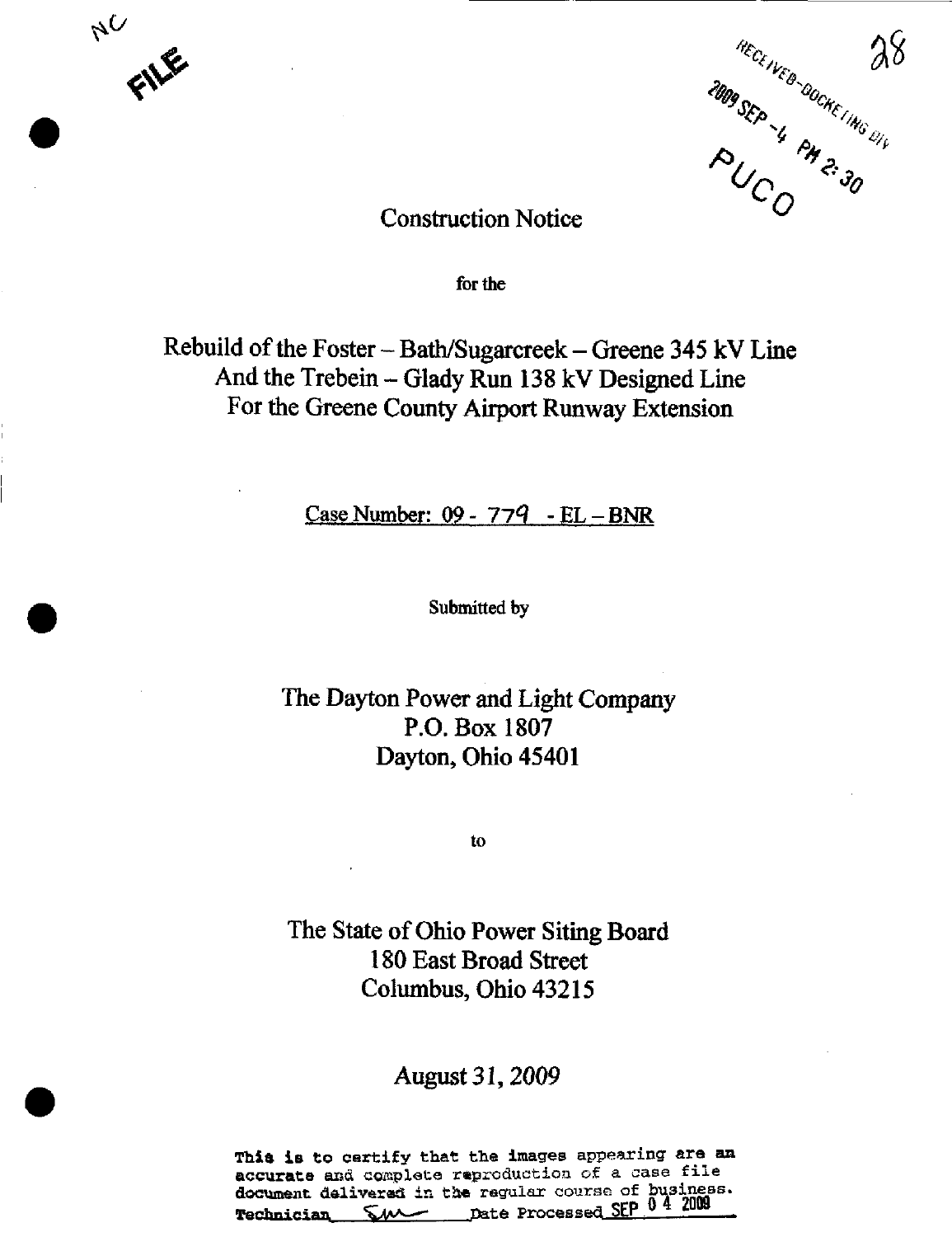## Section 11-02

## CONSTRUCTION NOTICE

Pursuant to Rule 4906-11-02 of the Ohio Administrative Code (OAC), The Dayton Power and Light Company (DP&L) hereby submits the following information for the Construction Notice requirements:

#### 4906-11-02

#### (B) Construction Notice Information

# (1) Name of the Project

The name of the project is "Rebuild of the Foster-Bath/Sugarcreek-Greene" 345 kV Line and the Trebein-Glady Run 138 kV Designed Line for the Greene County Airport Runway Extension".

## (2) Description of the Proiect

The project will rebuild a portion of the double circuit electric transmission line that contains the Foster-Bath (Circuit No. 34598) and Sugarcreek-Greene (Circuit No. 34503) 345 kV transmission circuits located in a transmission line corridor just west of the Greene County Airport. A short section of an additional line in the same transmission line corridor but on a different parallel alignment contains the Trebein-Glady Run 138 kV designed circuit (Circuit No. 6690), operating at 69kV, which will also be rebuilt as part of this project.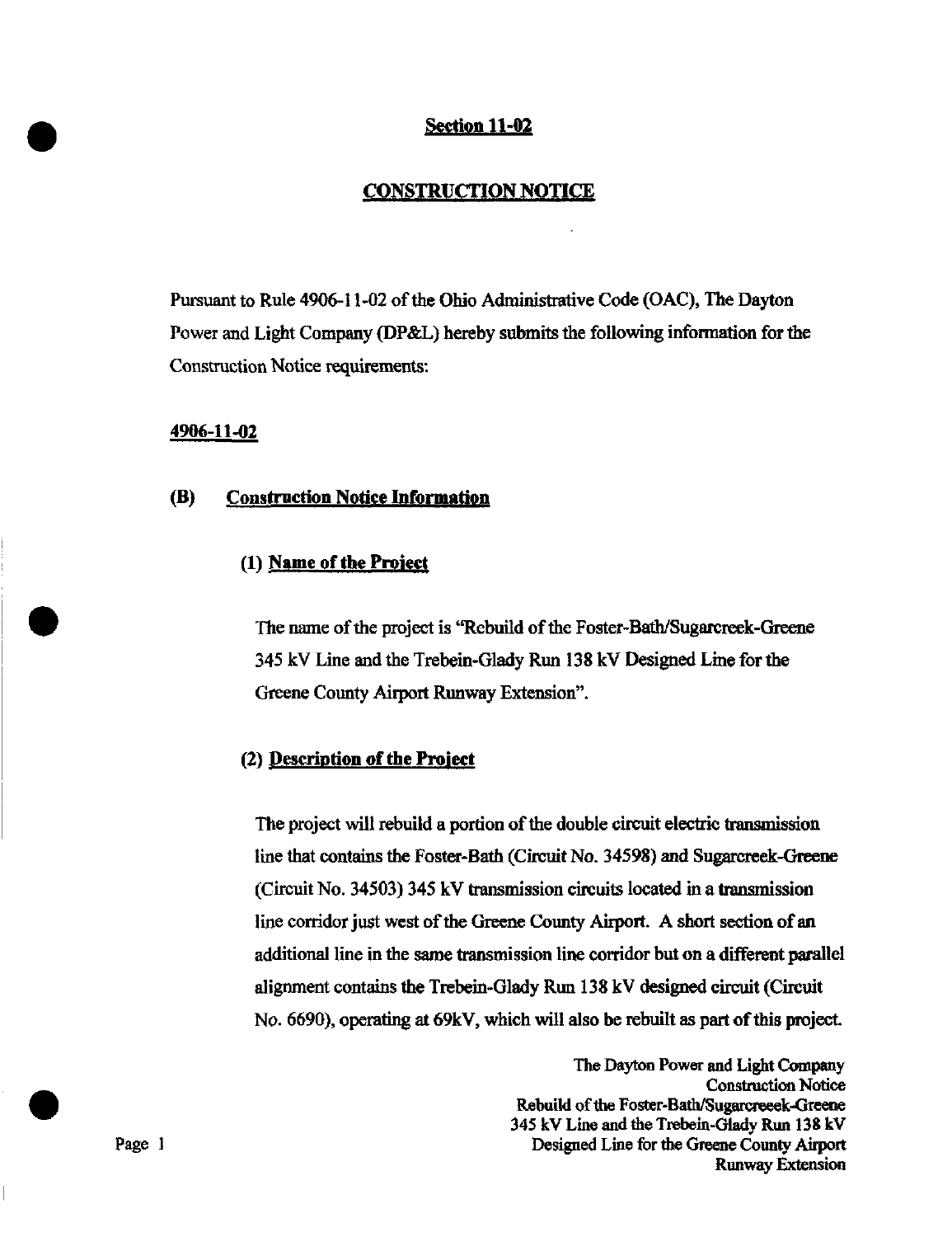Two maps are included following that define the project location. The PROJECT MAP, Drawing Number PLAN 01, is a composite of portions of the USGS maps for the Bellbrook and Xenia Quadrangles that show the Greene County Airport on the west side of Xenia, Ohio in Beavercreek Township, Greene County, and the alignment of the transmission lines that are the subject of this Construction Notice. The lines are located in a general north-south alignment to the west of the runway of the Greene County Airport.

The second map, titled CIRCUITS PLAN VIEW, Drawing Number PLAN 02, shows in more detail the transmission lines involved, and the end of the new runway extension for the Greene County Airport and the glide slope approach surface limits of concern in determining maximum structure elevations in this area. The transmission lines shown in the transmission corridor that are detailed in this Notice are the western double circuit line including the Foster-Bath circuit shown in blue (Circuit 34598) and the Sugarcreek-Greene circuit shown in green (Circuit 34503), and the eastern single circuit line designed for 138 kV, the Trebein-Glady Run circuit (Circuit 6690) shown in red/green. For clarity of all lines in the vicinity of this project, two additional lines are shown on this plan view. First, the Clinton-Greene 345 kV line (Circuit No. 34522) is shown in magenta and was the subject of a previous Ohio Power Siting Board Construction Notice (Case No.: 04-1347-EL-BNR) and rebuilt previously to meet the new runway extension clearance requirements. Second, the Trebein-Waynesville-Yankee 69 kV single circuit line (Circuit No. 6610) crosses the transmission line corridor (east-west) and continues east along the access road for this area out to Valley Road near the main entrance to the Greene County Airport,

The Dayton Power and Light Company Construction Notice Rebuild of the Foster-Bath/Sugarcreeek-Greene 345 kV Line and the Trebein-Glady Run 138 kV Page 2 Designed Line for the Greene County Airport Runway Extension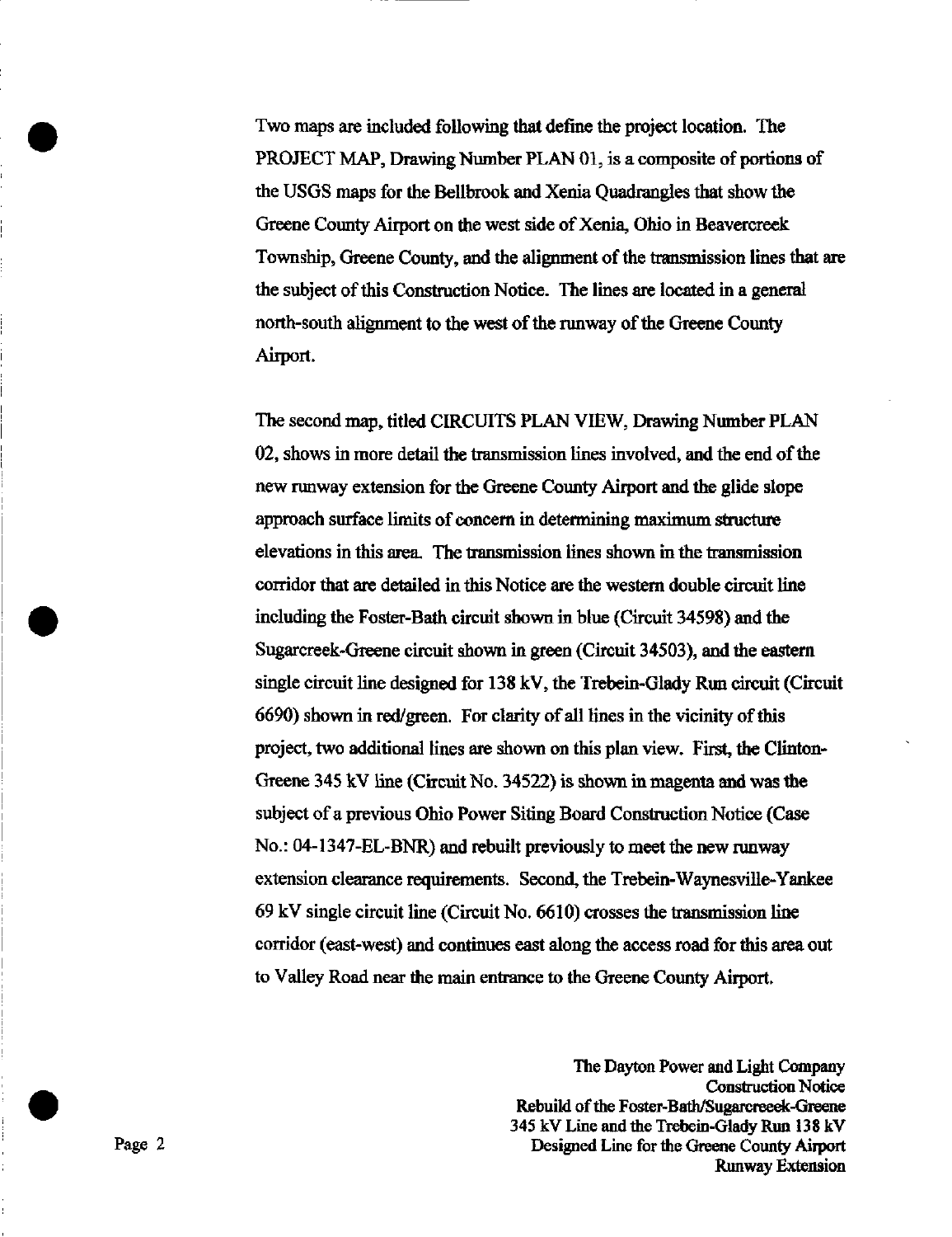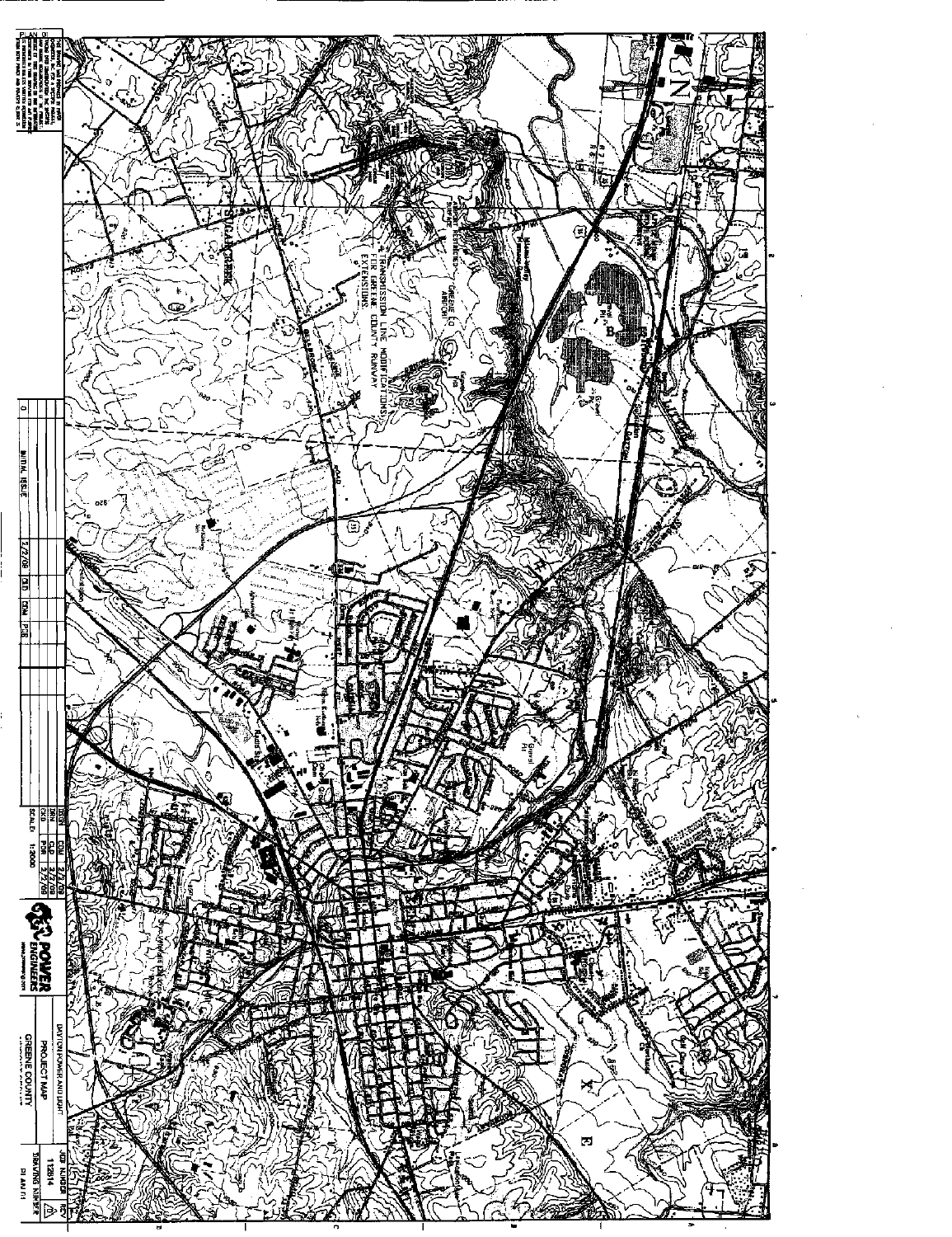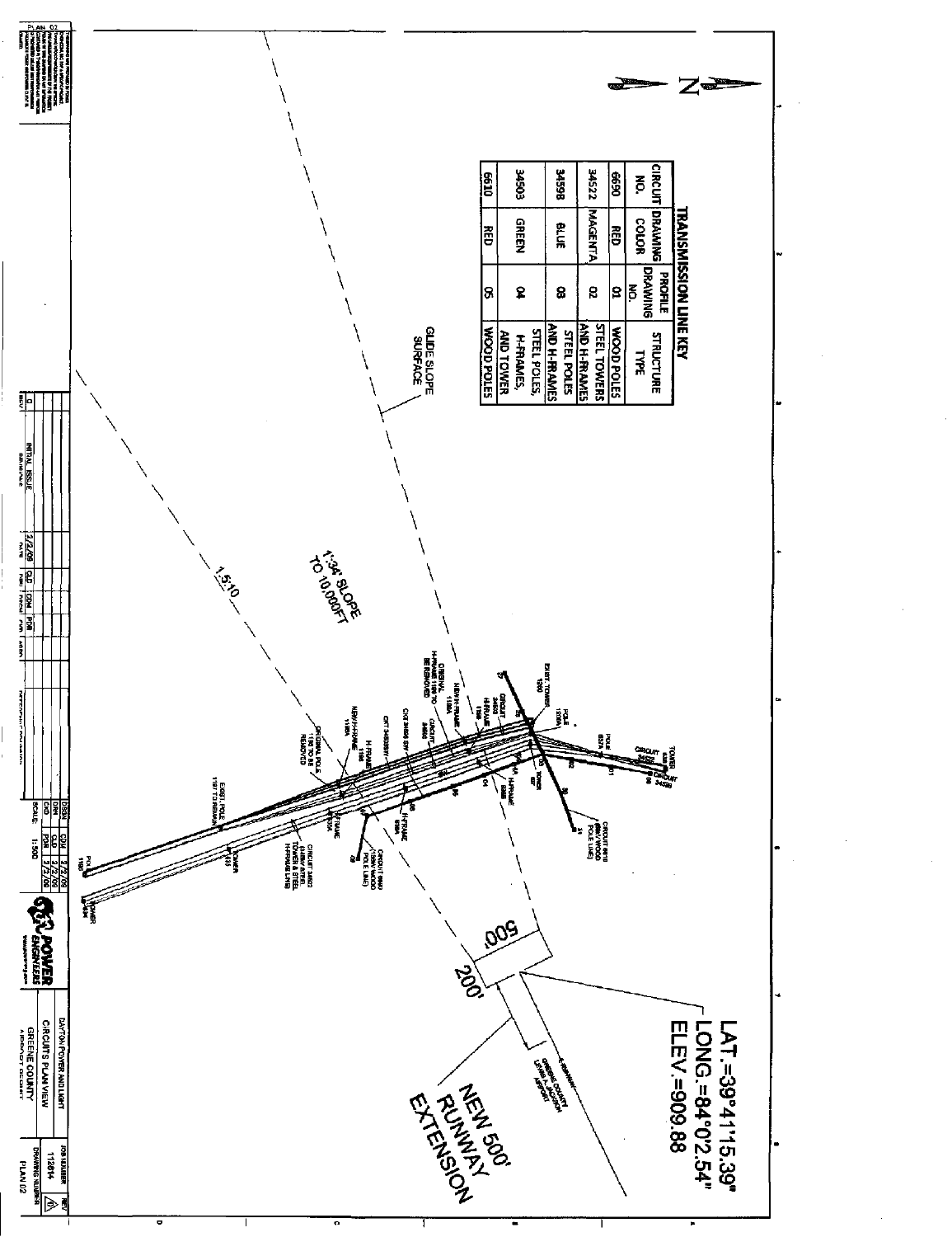This project will rebuild short portions of the Foster-Bath/Sugarcreek-Grecne line and the Trebein-Glady Run line with different/shorter structures that will lower the overall heights of the structures in the corridor. This is required to keep the top elevations of the structures and top shield wires below the new airport glide slopes required by the extension of the runway to the west at the Greene County Airport. Details of locations and the structures to be removed and installed are included in Item (6) following.

This transmission line rebuild project has been requested by the Greene Coimty Regional Airport Authority and the Greene County Commission to accommodate extension of the runway at the Greene County Airport. The runway is being extended west and defines new clearance requirements for the navigable airspace at the airport. This lowers the elevation of the glide slope (now designed at a 34:1 slope) to the runway and other clearance criteria, which subsequently requires lowering the top elevation of some of the existing transmission line structures and wires. The project to lower the transmission lines is needed so that Federal Aviation Administration (FAA) and Ohio Department of Transportation (ODOT) Aviation Administration requirements for safe airport clearances for operation of the airport are achieved. Application has been made to the FAA for compliance with the FAA regulations, and the FAA has issued determinations that the new design of the rebuilt transmission lines west of the airport will not be a hazard to navigable airspace.

The project meets the requirements for a Construction Notice as identified in Description 9 of the Application Requirement Matrix for Electric Power Transmission Lines (4906-1-01, Appendix A). The project is a replacement (rebuild) of an electric power transmission line (Foster-Bath/Sugarcreek-

The Dayton Power and Light Company Construction Notice Rebuild of the Foster-Bath/Sugarcreeek-Greene 345 kV Lme and the Trebein-Glady Run 138 kV Page 3 Designed Line for the Greene County Airport Runway Extension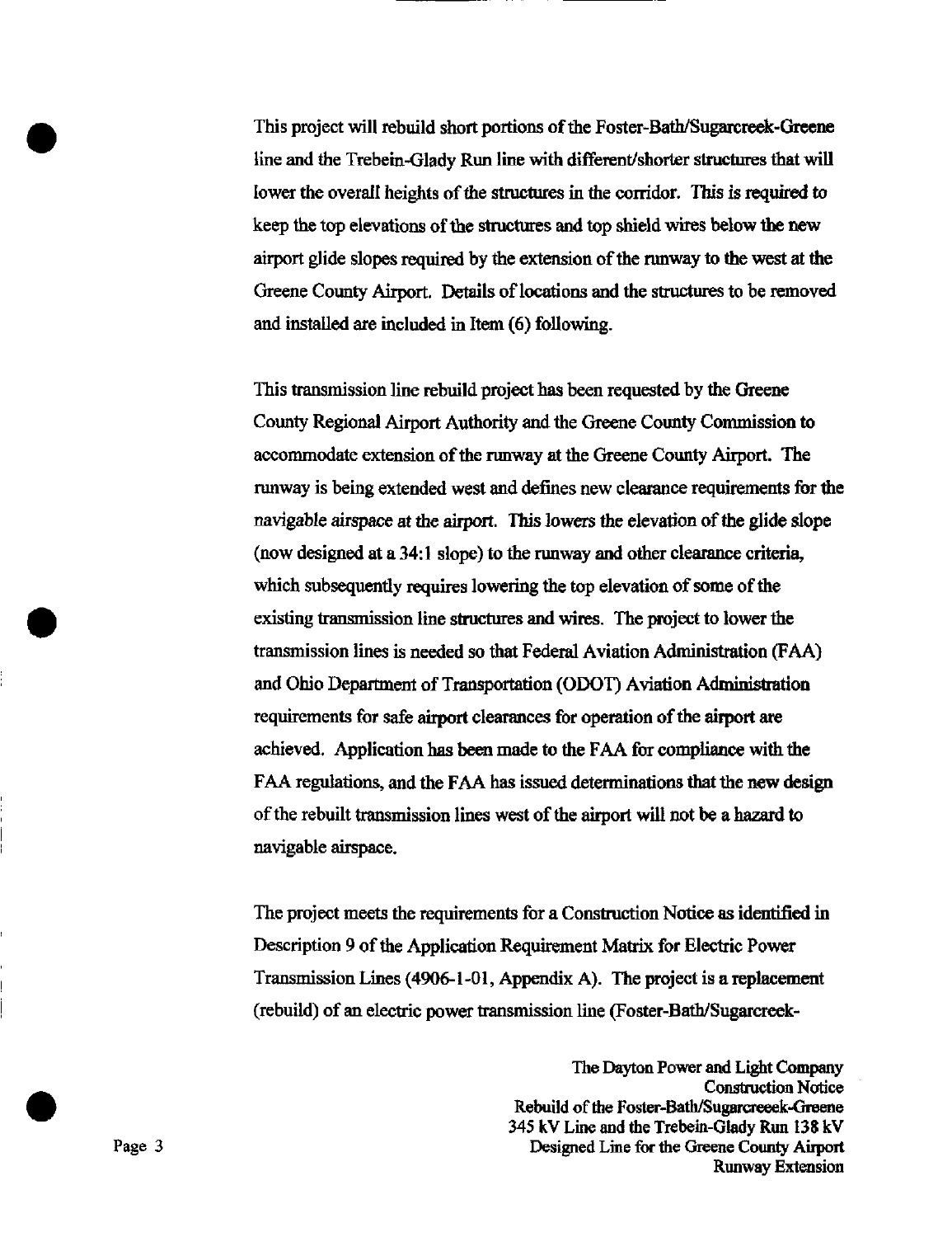Greene 345 kV Line and Trebein-Glady Run 138 kV Designed Line, operating at 69 kV), where the project is required by publicly funded entities (The Greene Coimty Commission, Greene Coimty Regional Airport Atithority and the FAA) and is located on or adjacent to land owned by the public entity requiring the project (The Greene County Commission and Greene County Regional Airport Authority).

### (3) Need for the Proposed Facility

The Foster-Bath/Sugarcreek-Greene and Trebein-Glady Run transmission lines, the subject of this Notice, are electric power transmission lines. These lines are an integral part of The Dayton Power and Light electric transmission system that supplies customers throughout west central Ohio. Additionally, the 345 kV lines in this transmission corridor provide the capacity to transmit the bulk power generated on major power plants on the Ohio River to customers in west central Ohio and beyond. Through interconnections with neighboring utilities, these lines are a significant part of the electric transmission grid throughout Ohio and neighboring states. As such, continued presence and operation of these lines is needed for the overall successful operation of the electric transmission grid throughout the region.

In addition to the above stated need for continued use of the noted electric facilities, there is a need that the existing facilities be rebuilt as proposed in this Notice. This need arises from the requirements of the FAA to assure adequate clearances for air navigation from all facilities around the Greene County Airport. The project that is the subject of this Construction Notice

The Dayton Power and Light Company Construction Notice Rebuild of the Foster-Bath/Sugarcreeek-Greene 345 kV Line and the Trebein-Glady Run 138 kV Page 4 **Designed Line for the Greene County Airport** Runway Extension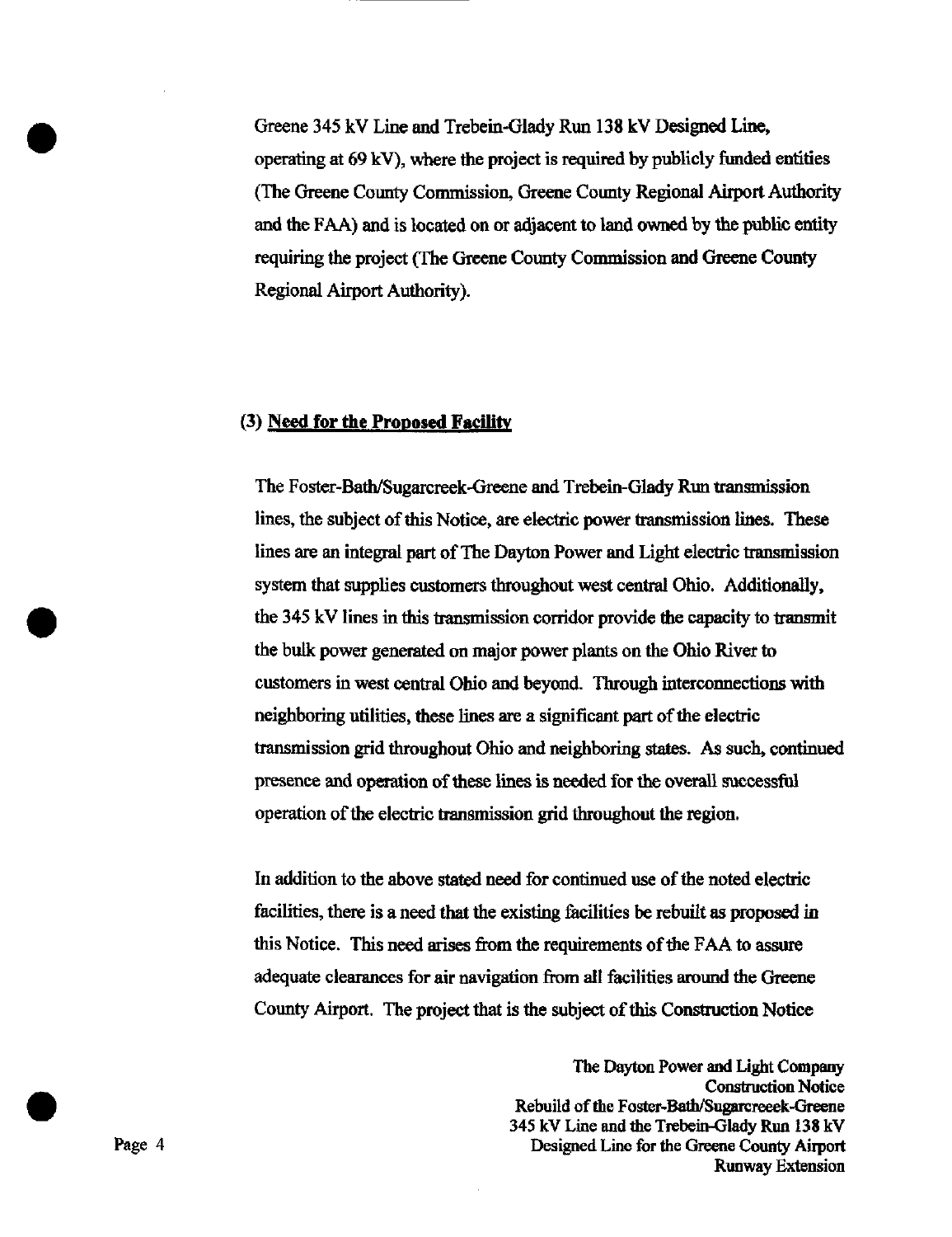will assure that the need for appropriate clearances is met by the existing transmission lines.

## (4) Constmction Schedule

The various electric transmission lines described herein must be rebuilt on a sequential schedule that must be followed to assure minimal outage times of the various circuits at any given time. Additionally, to conform to the requirements of the regional system operator (PJM), this line work is scheduled during the fall months when overall system loads are typically lower than average and when having these lines out of service will have the least detrimental impact to the overall electric system grid (reference Item (3), above).

The 345 kV line work is presentiy scheduled to be performed during line outages beginning October 19, 2009 and ending November 20, 2009. The work on the 138 kV designed line can be performed either before or after the 345 kV line scheduled work, subject to available outages to be determined closer to the construction period. Additionally, some preparation work will be done prior to the line outages detailed above, and some clean-up work will continue after the outages.

The in-service date for all rebuilds to be completed by this project is November 30,2009.

The Dayton Power and Light Company Construction Notice Rebuild of the Foster-Bath/Sugarcreeek-Greene 345 kV Line and the Trebein-Glady Run 138 kV Page 5 Designed Line for the Greene County Airport Runway Extension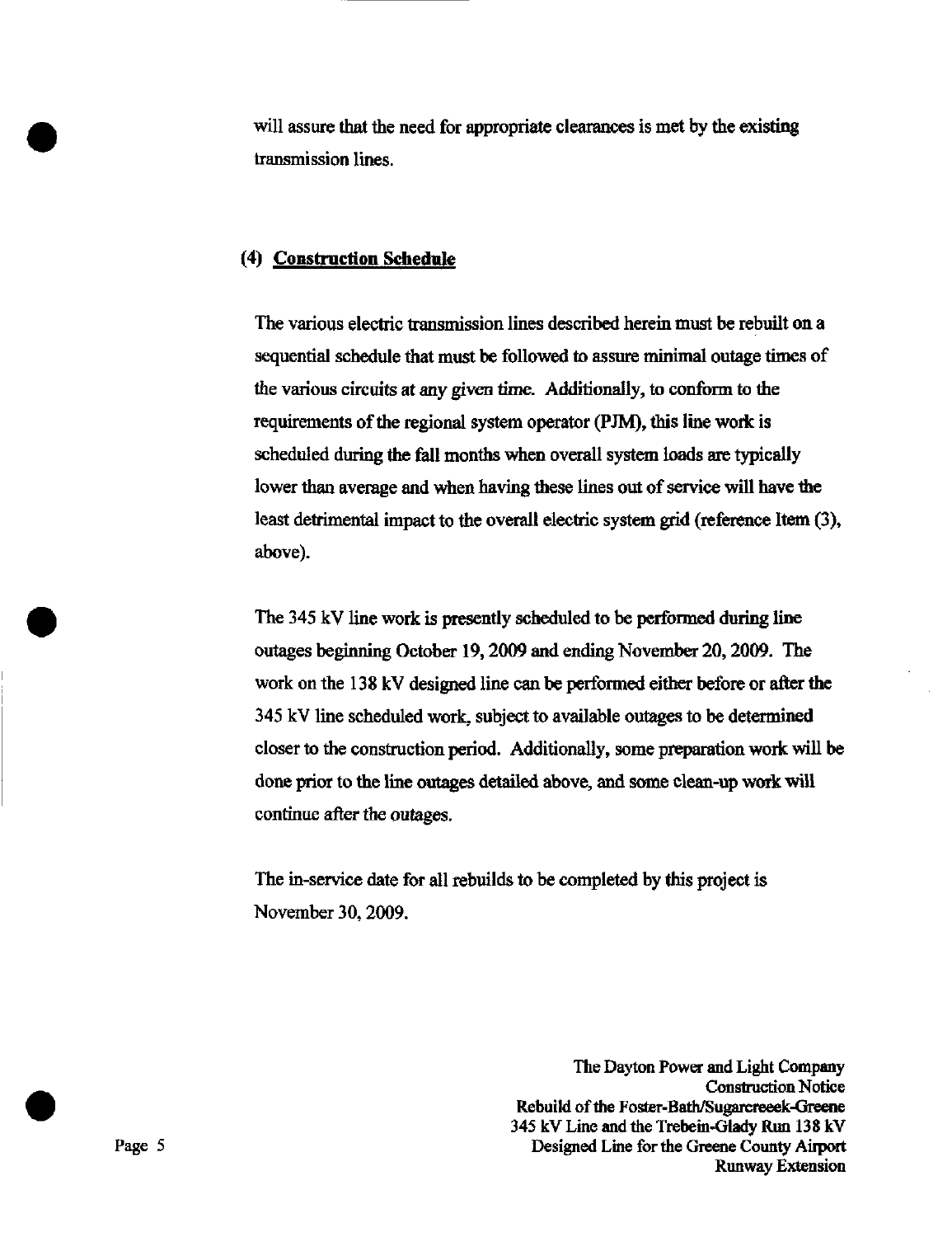#### (5) Estimated Proiect Capital Costs

The total estimate capital costs for the project are \$610,000.

The Dayton Power and Light Company is to be reimbursed 100 % of the costs of performing the rebuild project. Funding for the project is to be provided by the FAA and the Greene County Regional Airport Authority/Greene County Commission.

#### (6) Technical Characteristics

The rebuih Foster-Bath/Sugarcreek-Greene 345 kV line and the Trebein-Glady Run 138 kV line operating at  $69$  kV will continue to operate at their respective voltages and the same overall loadmg characteristics as they previously did before the rebuild.

The structures and portions of line to be rebuilt by the project discussed in this Construction Notice are shown on the attached Drawing PLAN 02, CIRCUITS PLAN VIEW,

Structural details of the rebuih lines will be as follows:

1. Double circuit steel Pole 1198 that holds the Foster-Bath/Sugarcreek-Greene 345 kV double circuit line will be replaced with two single circuit tangent H-Frame structures located on each side of the existing transmission line centerline and at approximately 40 feet north of existing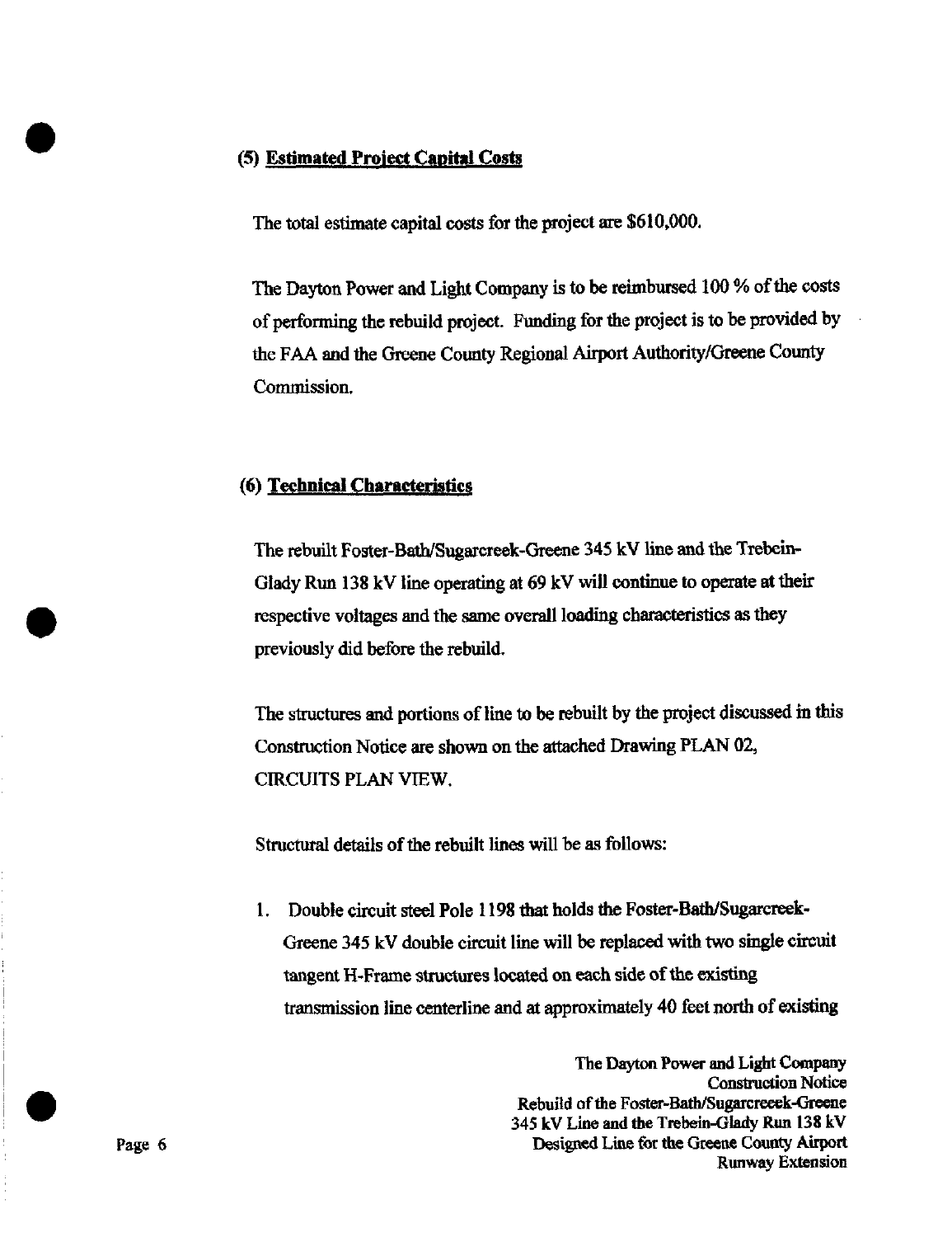Pole 1198. New H-Frame number 1198 will be 75 feet in height above the groimd and carry the Foster-Bath circuit and new H-Frame 1198A will be 74 feet in height and carry the Sugarcreek-Greene circuit. Both H-frames will be direct buried to a nominal depth of 14 feet and backfilled with crushed stone. A basic design drawing of the typical tangent, V-string suspension insulator, H-Frame structure is mcluded following on Drawing No. 449-4-1524.

- 2. Double circuit steel Pole H-Frame 1199 that holds the Foster-Bath/Sugarcreek-Greene 345 kV double circuit line will be replaced with two single circuit H-Frame structures located on each side of the existing transmission line centerline and at approximately 100 feet north of existing H-Frame 1199. New H-Frame number 1199 will be a double dead end H-Frame structure 63 feet in height above the ground and carry the Foster-Bath circuit. A basic design drawing of the double dead end H-Frame structure is included following on Drawing No. 449-4-1523. New single circuit tangent H-Frame 1199A will be 65 feet in height and carry the Sugarcreek-Greene circuit A basic design drawing of this typical tangent structure is included following on Drawing No. 449-4-1524. Both H-frames will be direct buried to a nominal depth of 14 feet. H-Frame 1199 will be backfilled with concrete and 1199A will be backfilled with crushed stone.
- 3. Existing Pole 1200A that carries the Foster-Bath circuit will be rebuilt with a new top section placed on the existing pole bottom section. The origmal top section is 70 ft. and the new top section will be 57 ft. which will have the net effect of lowering the overall structure height by 13 ft. to meet the new airport clearance requirements at this location. Pole 1200A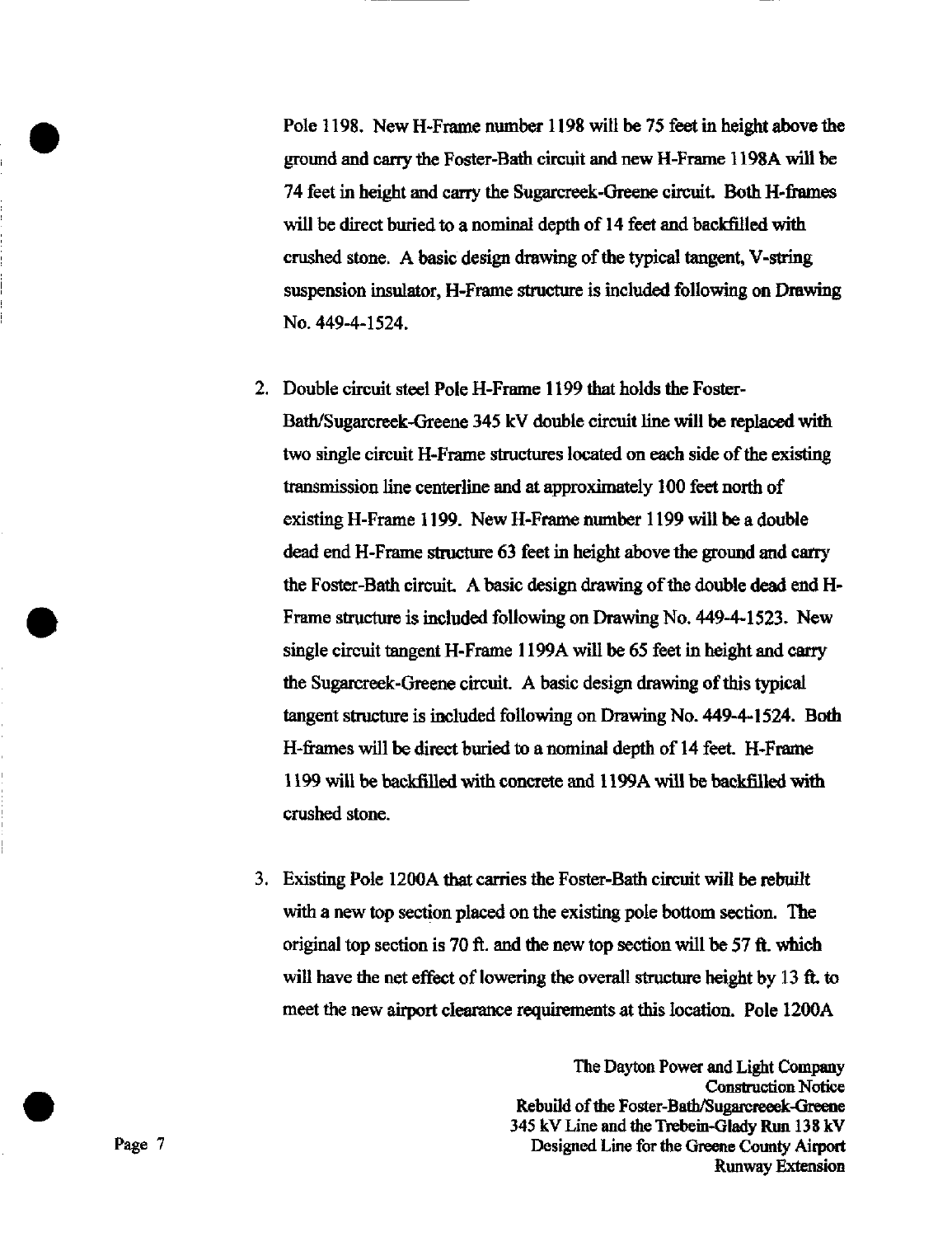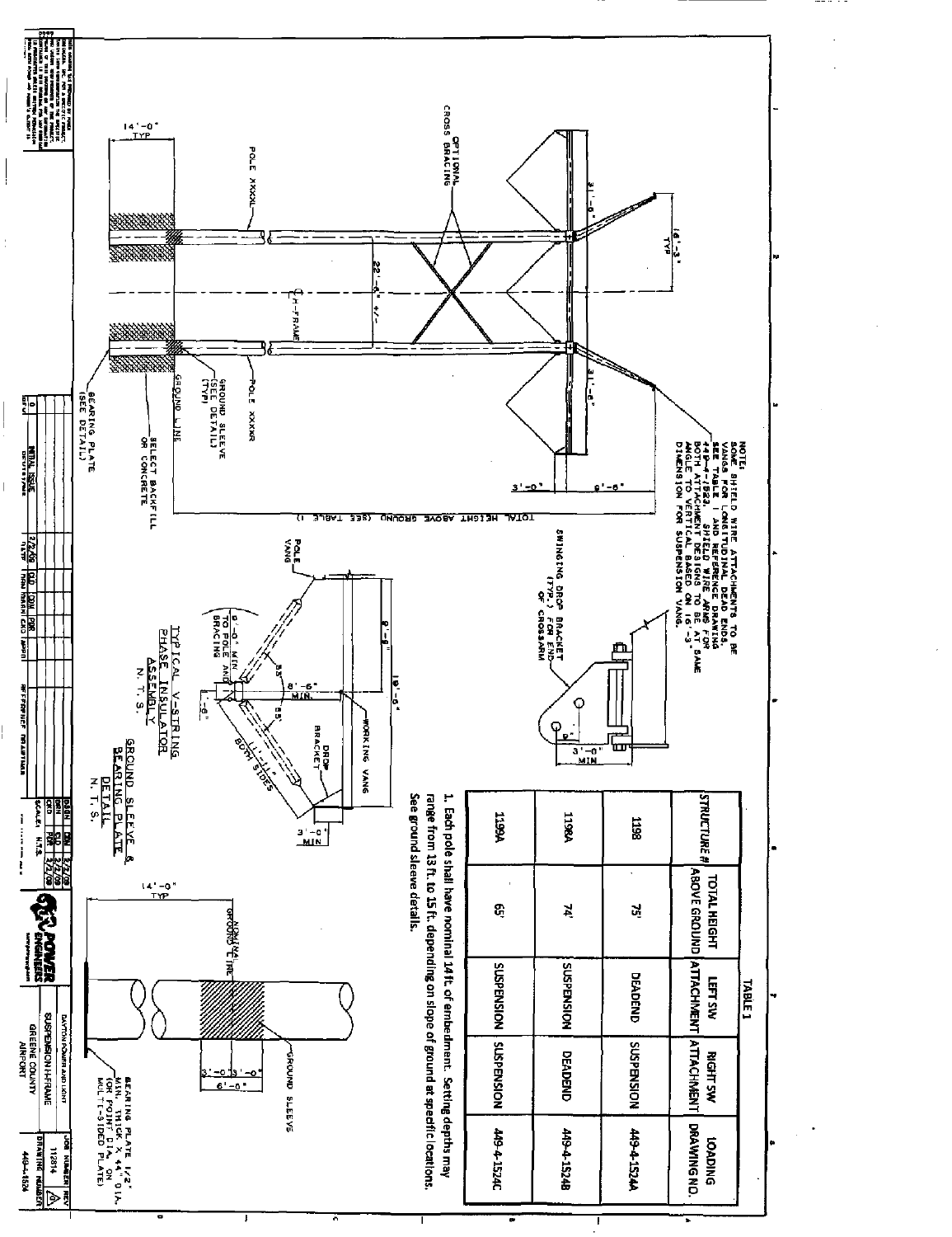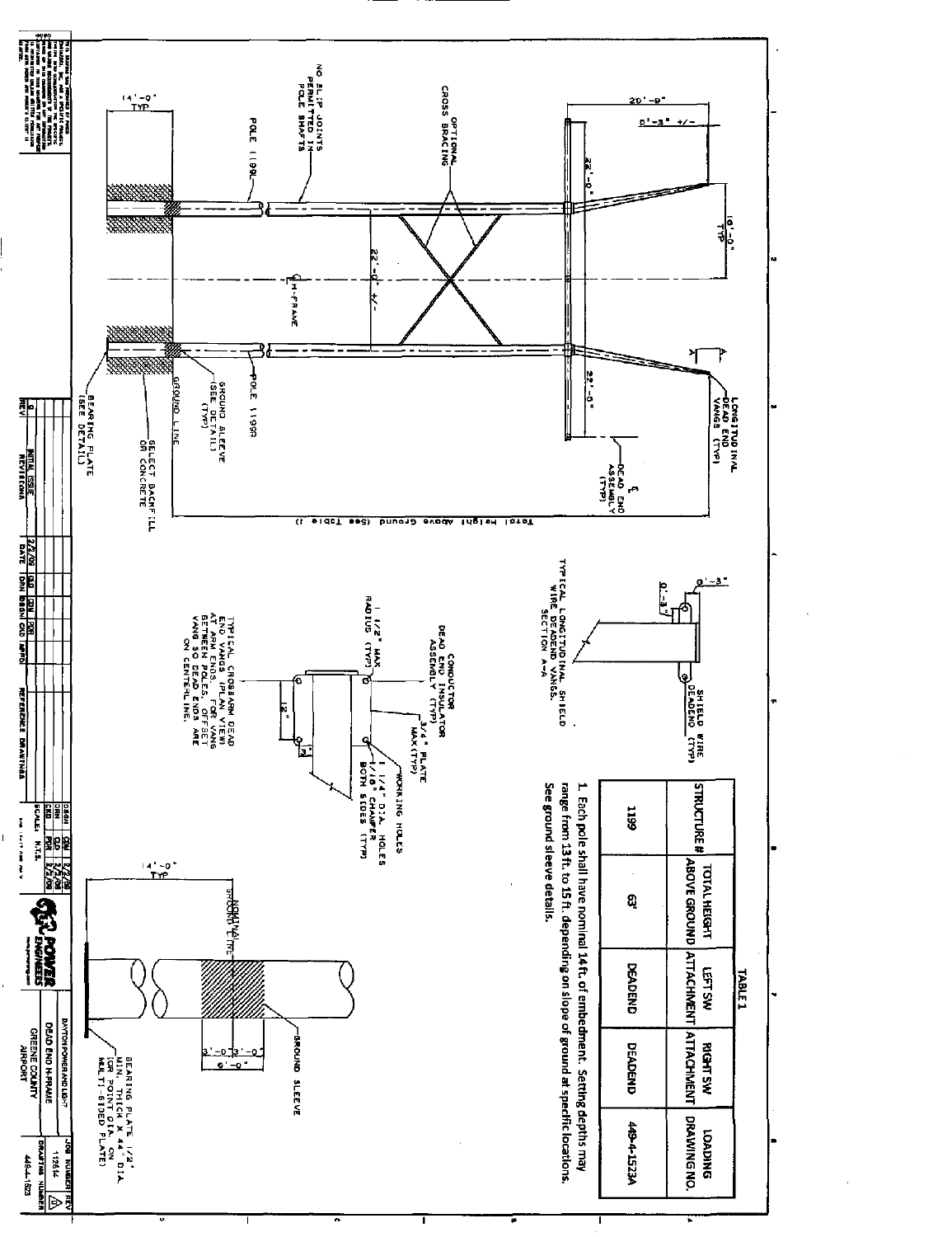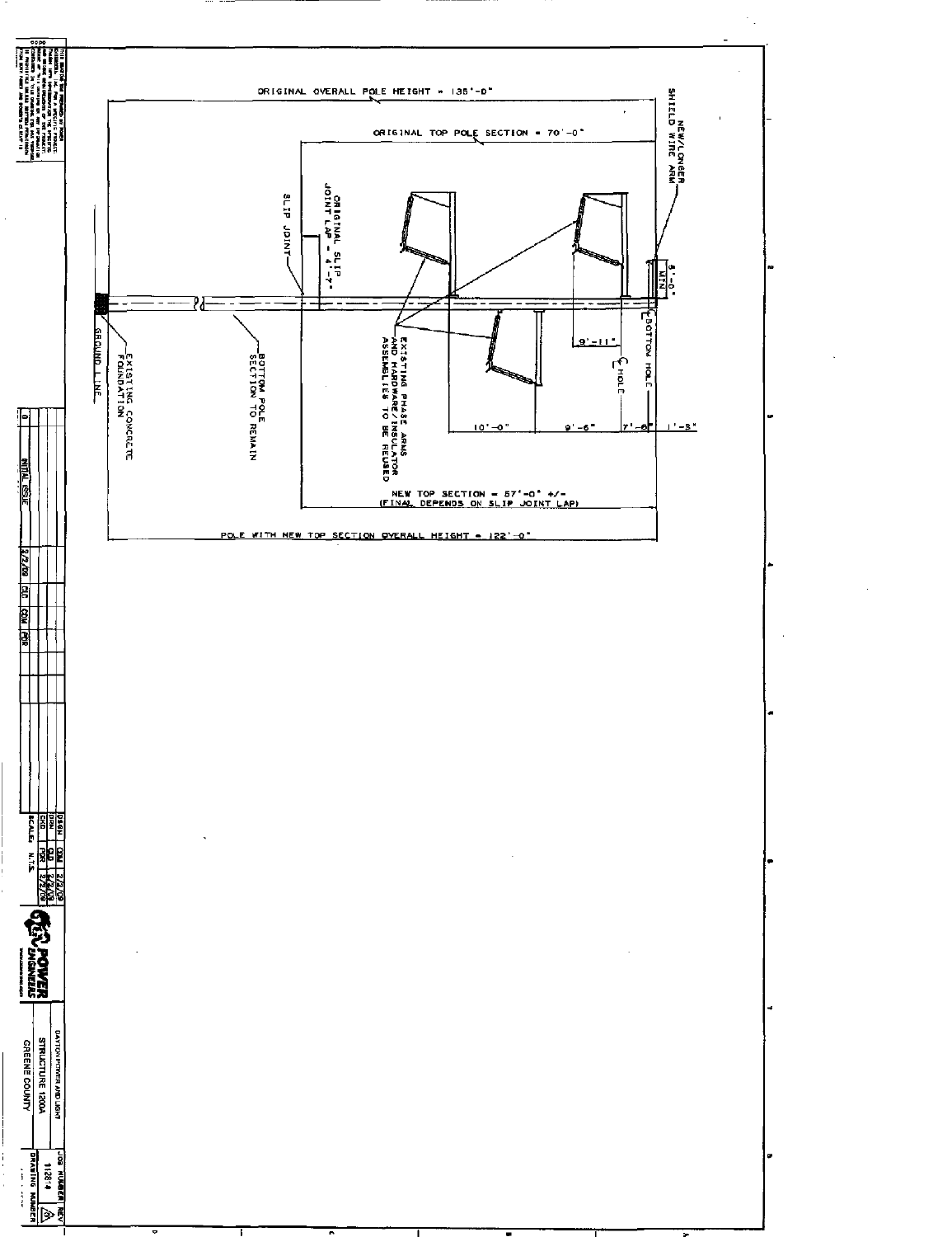will continue to carry the Foster-Bath circuit as it does presentiy. Drawing No. 449-4-1525 shows the basic design characteristics of steel Pole 1200A which will continue to be supported by the existing reinforced concrete foundation at this location.

- 4. The total line length of the Foster-Bath/Sugarcreek-Greene line to be relocated to new structures between existing Pole 1198 and existing Pole 1200A/Tower 1200 is approximately 1400 feet. Existing conductors and shield wires will be transferred to the new structures. In some spans an additional shield wire will be added to provide for adequate lightning protection of the transmission line.
- 5. In the Trebein-Glady Run circuit to be rebuilt, existing 80 ft. Class 2 wood Pole No. 401004 exceeds the elevation of the runway glide slope by approximately 13 ft. Pole 401004 will be replaced by a new  $75$  ft. Class 2 wood Pole No 401004A at 116 ft. to the north in line and a 70 ft. Class 2 wood Pole No. 401004 at 98 ft. to the south in line. These new poles and locations will assure the glide slope clearance requirements are met. The construction standards to be used on the new poles will be 138 kV horizontal line post insulator construction which is the same construction standard existing on the other poles of the Trebein-Glady Run line. Existing shield wire and conductors will be transferred to the new poles. The total line length to be rebuilt between existing poles that will remain un-modified is  $650 \text{ ft}$ .
- 6. Existing Pole No. 401007 in the Trebein-Glady Run line is a 90 ft. Class 1 wood pole that exceeds the elevation of the airport glide slope by approximately 2 ft. The existing insulator construction standard on this

The Dayton Power and Light Company Construction Notice Rebuild of the Foster-Bath/Sugarcreeek-Greene 345 kV Line and the Trebein-Glady Run 138 kV Page 8 Designed Line for the Greene County Airport Runway Extension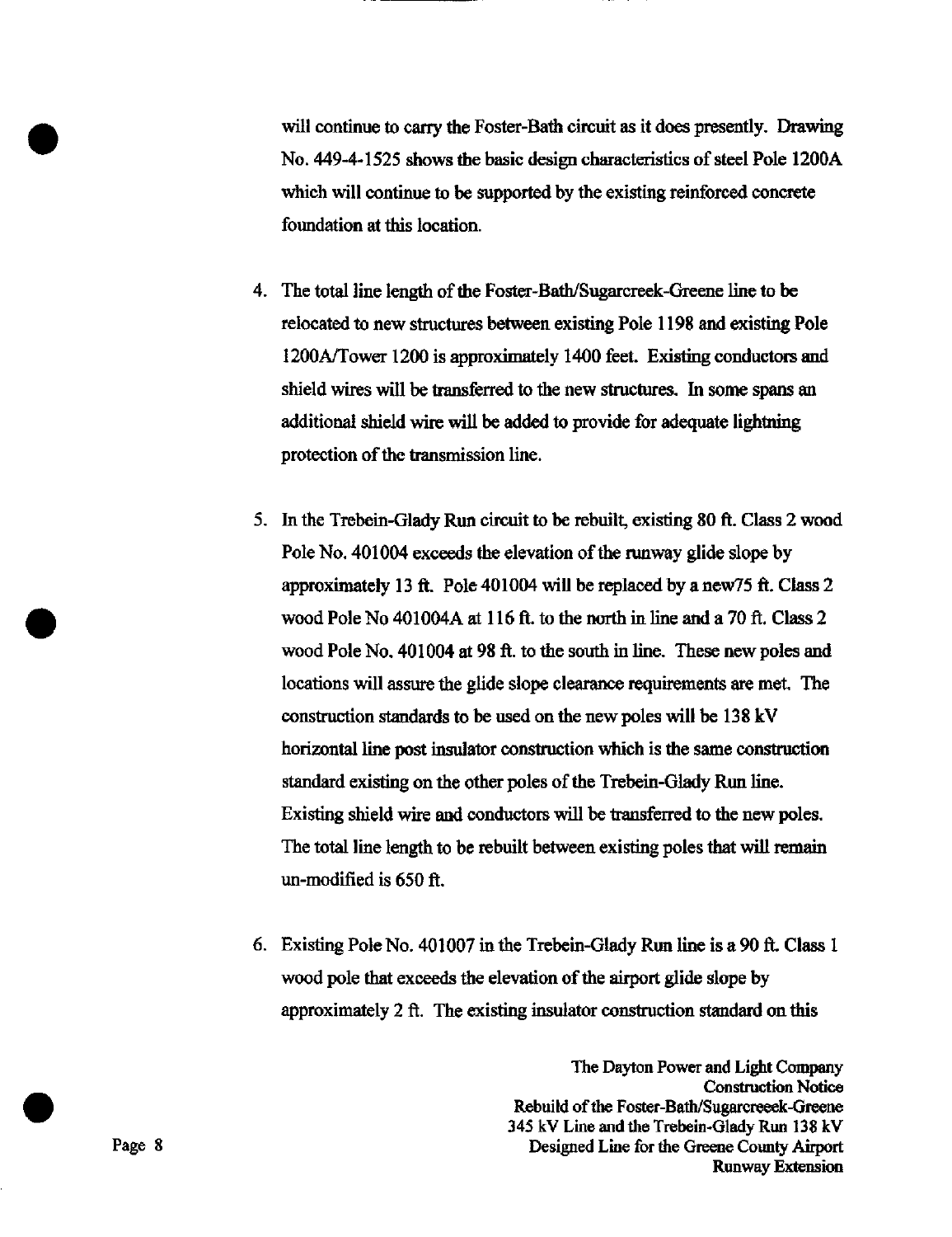pole will be modified to lower the existing conductors and shield wire on the pole to decrease the top wire elevation at this pole by 5 ft., and the top 5 ft. of the existmg pole will be cut off. This process will lower the pole top and top wire below the allowable airport glide slope elevation.

There will be no new right of way requirements for this project. The existing Foster-Bath/Sugarcreek-Greene line occupies the western hdf and the existing Clinton-Greene line occupies the eastern half of an existing 300 ft, wide right of way through this area for the 345 kV lines. The Foster-Bath/Sugarcreek-Greene line rebuild for this project will spread out the new structures somewhat wider on the right of way, but the rebuilt line will remain mostly in the western half of the right of way and encroach several feet into the eastern half of the right of way. The 300 ft. right of way and adjacent lands were investigated and documented as part of the Letter of Notification (Case No. 00-232-EL-BLN) presented to the OPSB for the Foster-Bath/Sugarcreek line construction project placed in-service in June, 2001. The Foster-Bath/Sugarcreek-Greene lme was built to accommodate the Greene County Airport Extended runway at a 20:1 slope which was the design criteria for the airport glide slopes at that time.

The Trebein-Glady Run line right of way is a 25 ft. wide strip immediately adjacent to the 300 ft. wide right of way for the 345 kV Imes. The wood poles of this line are set along the right of way line between the 300 ft. and 25 ft. wide portions of right of way, so in effect overhang the eastern edge of the 300 ft. right of way. The rebuild required for the Trebein-Glady Run line will remain along the present right of way and construction alignment.

From an environmental and ecological standpoint, the area where this entire project is to take place was previously investigated as noted above by Case No.

The Dayton Power and Light Company Construction Notice Rebuild of the Foster-Bath/Sugarcreeek-Greene 345 kV Line and the Trebein-Glady Run 138 kV Page 9 Designed Line for the Greene County Airport Runway Extension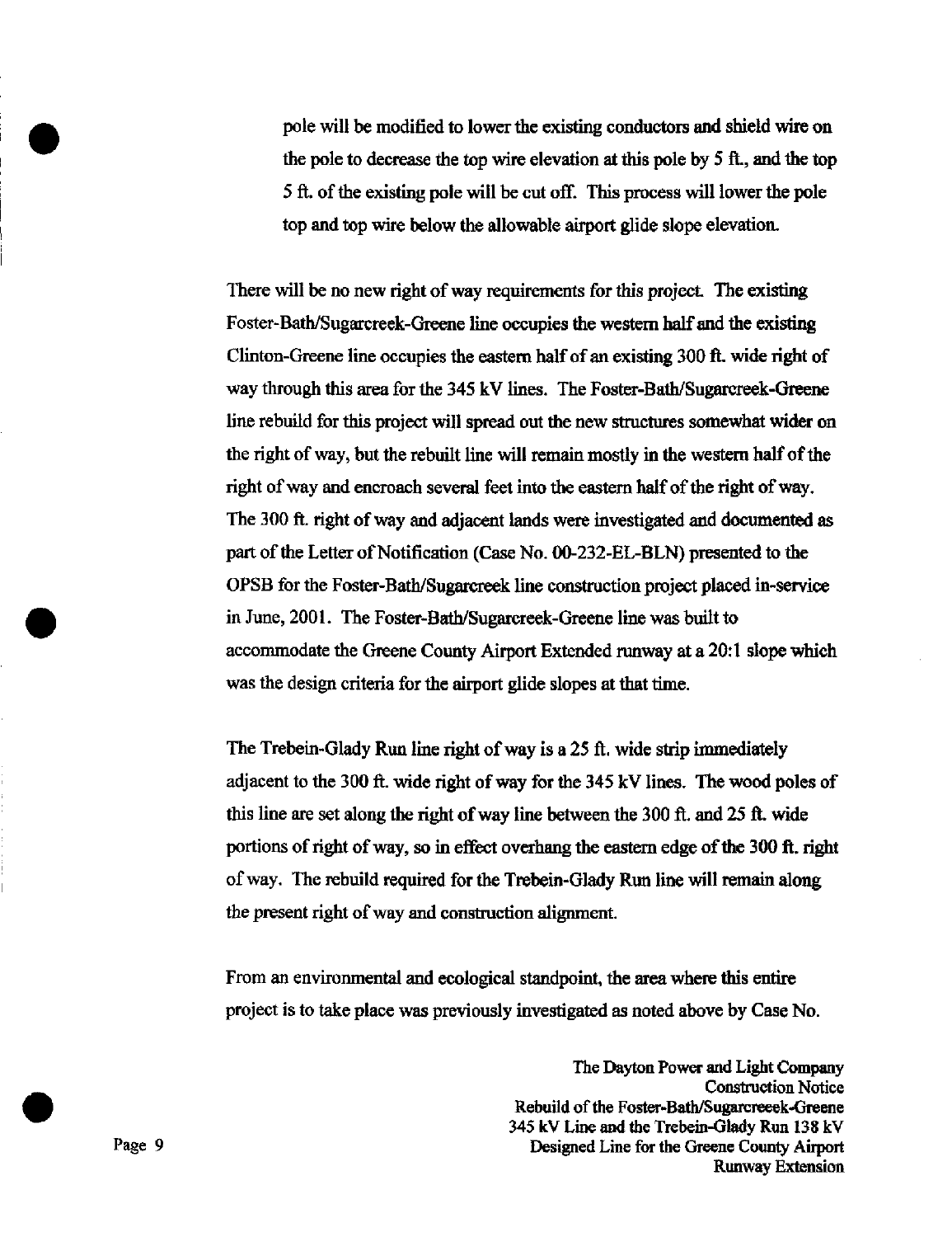00-232-EL-BLN. The general landscape, land use, ecological conditions, etc., remain essentially as they were when first investigated and as restored following the previous construction identified in Case No.OO-232-EL-BLN and when the Clinton-Greene line was rebuilt as identified in Case No. 04-1347-EL-BNR. The land has been farmed in corn or soybeans over the past years. Part of this area is fallow land covered with grasses and weeds.

One stream needs to be crossed for the present construction, which is STREAM 104 in the original Letter of Notification. A copy of the original LON Figure A-5.12. is included following that identifies both Stream 104 and the previous H-Frames installed in the Clinton-Greene 345 kV line (H-Frames #635A, #636A and # 636B) to lower that line for airport runway clearances. Also, a copy of the original "Stream Data Sheet" submitted for STREAM 104 in that LON is attached for reference. This stream will be crossed at an existing farm lme with a concrete culvert in the stream crossing. This location is where the stream has been crossed before during the last two construction projects discussed in the above OPSB Cases. As before, some additional stone and/or wood mats will be placed over the culvert at the crossing to assure no damage occurs to the culvert or stream. New H-Frames 1198 and 1198A will be installed approximately 500 ft. uphill and south from the stream with thick grasses and weeds located between the construction site and the stream that will mitigate any soil runoff from construction into the stream. Previous projects have not required that silt fence or other special means to control runoff be used at this site as the construction disturbance will be minimal and the existing ground cover will be left undisturbed to the extent possible, but silt fence will be available and installed as appropriate between that construction site and the stream should that be found necessary to assure no runoff reaches the stream. New H-Frames 1199 and 1199A will be installed approximately 400 ft uphill and north of the stream. The first

The Dayton Power and Light Company Construction Notice Rebuild of the Foster-Bath/Sugarcreeek-Greene 345 kV Line and the Trebein-Glady Run 138 kV Page 10 Designed Line for the Greene County Airport Runway Extension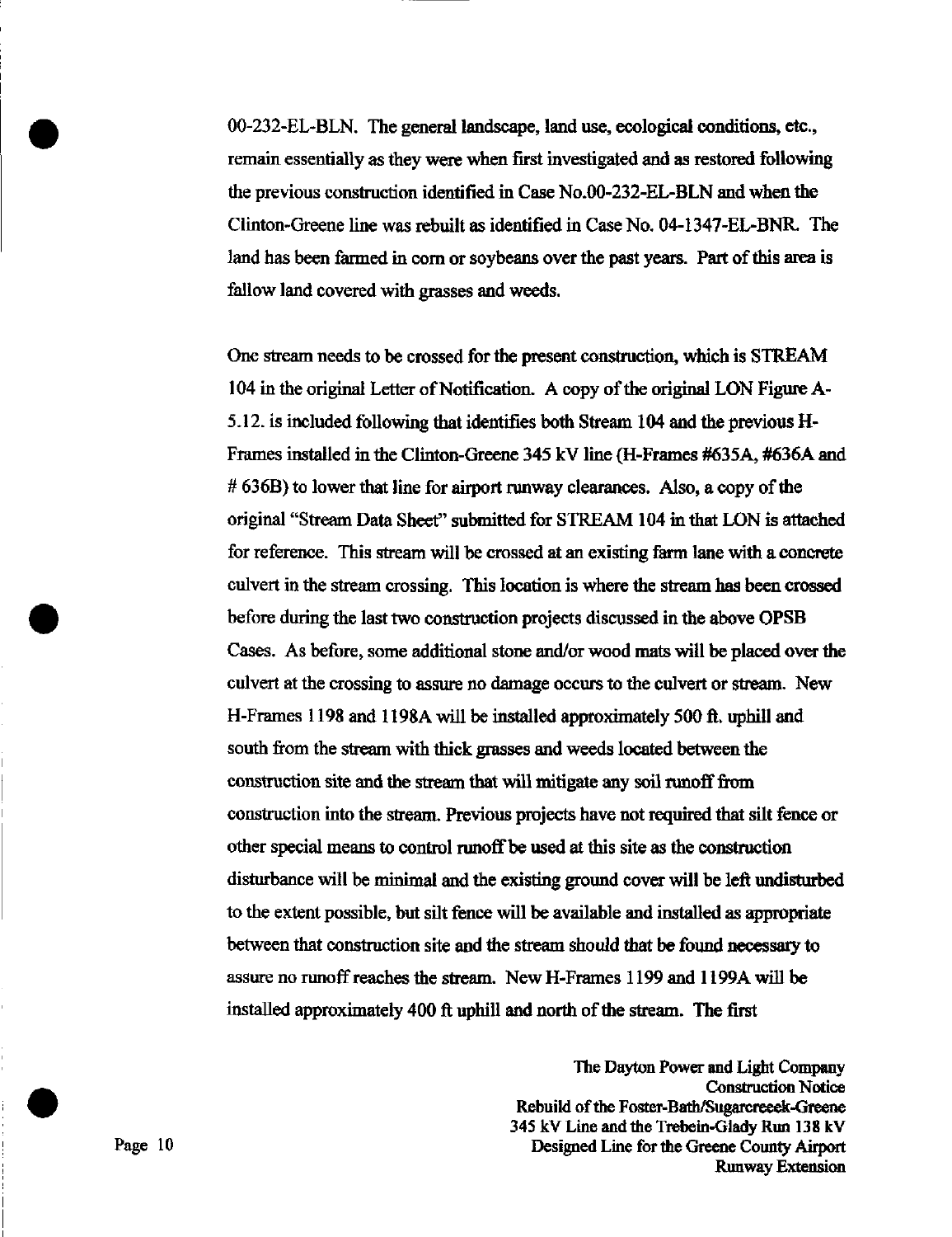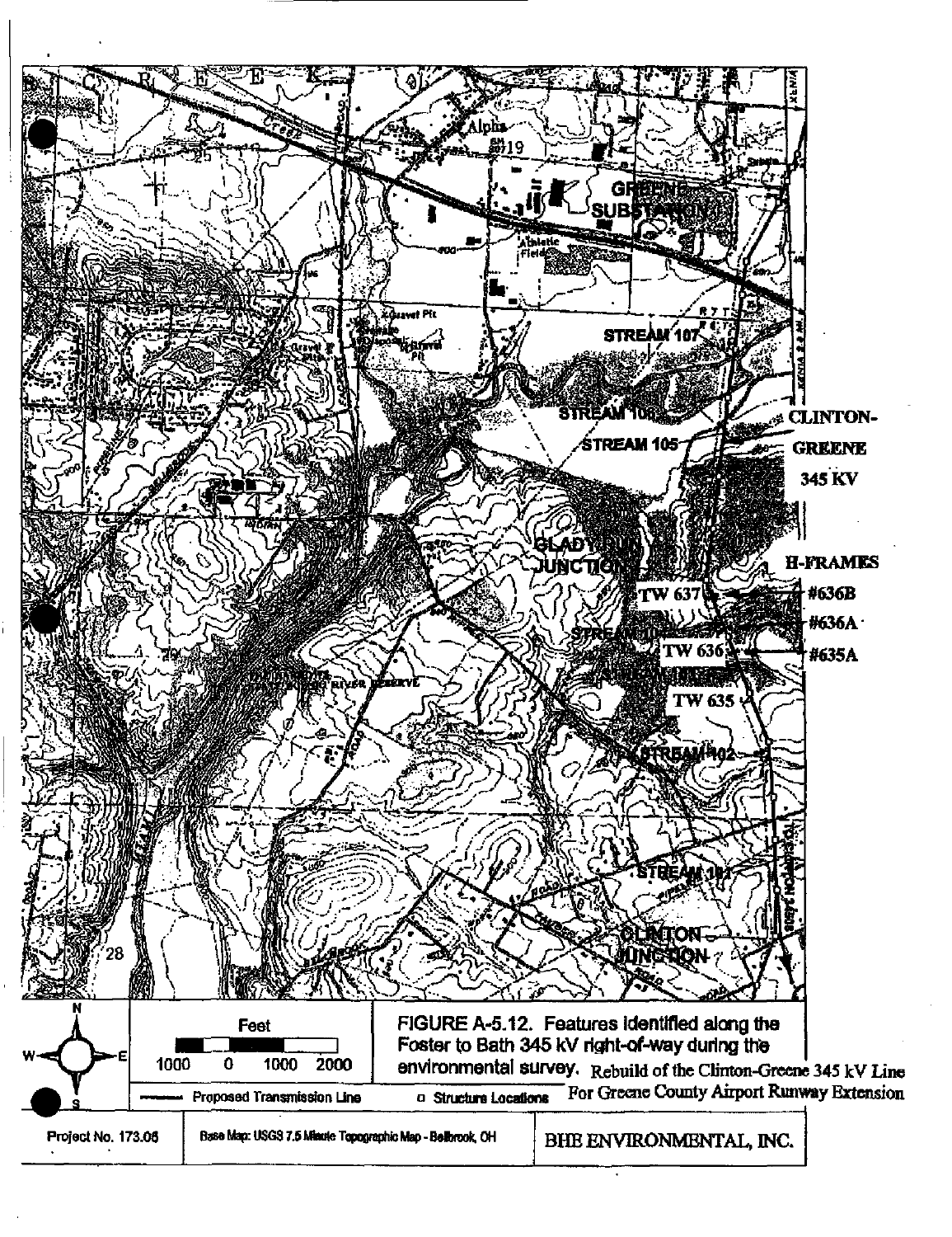|      | $\mathcal{L}_{\mathbf{L}}$ , where $\mathcal{L}_{\mathbf{L}}$<br><b>STREAM DATA SHEET</b><br>(fill in blanks or circle all appropriate responses) |
|------|---------------------------------------------------------------------------------------------------------------------------------------------------|
|      | Stream #: $104$ Project #: $173.05$ Date: 09-30-99                                                                                                |
|      | Project Name: DPL FOSTER-BATTY Location: GREENE IN                                                                                                |
|      | Stream Name and/or (Tributary of) Little Miami Rive.                                                                                              |
|      | Field Crew: L. BREWER /M. LITTLE Photograph (Roll / #): $7 - 13$                                                                                  |
| ſ.   | <b>Stream Flow:</b><br>perennial Vephemeral                                                                                                       |
| И.   | <b>Measurable Characteristics:</b>                                                                                                                |
|      | Width of Channel $6.7 +$ Width of Water 2 $F +$ Dry Run                                                                                           |
|      | Depth of Water $\frac{12^{4}}{2}$ Range $\frac{2^{11}}{2}$ Average                                                                                |
|      |                                                                                                                                                   |
|      | Width of Riparian Zone $\angle$ D $\angle$ + Left Bank $\angle$ D $\angle$ + Right bank                                                           |
| III. | Substrate:                                                                                                                                        |
|      | Type of Bedrock _______Sandstone, ___ Limestone, _____Shale.                                                                                      |
|      | Other _______________ Don't Know                                                                                                                  |
|      | Is Bedrock at or Near the Surface ?__ Yes ___ No LeDon't Know                                                                                     |
|      | Additional Substrate Components _____ Boulder, Cobble,                                                                                            |
|      | Gravel, Sand, Silt, Organic                                                                                                                       |
| IV.  | <b>Stream Morphology:</b>                                                                                                                         |
|      | Which of these Characters Occur? ____ Pools, ____ Riffles,                                                                                        |
|      | $\overline{\mathcal{G}}$ Glides, $\overline{\mathcal{G}}$ Runs                                                                                    |
|      | Are Erosional Processes Present ? // Yes<br><b>No.</b>                                                                                            |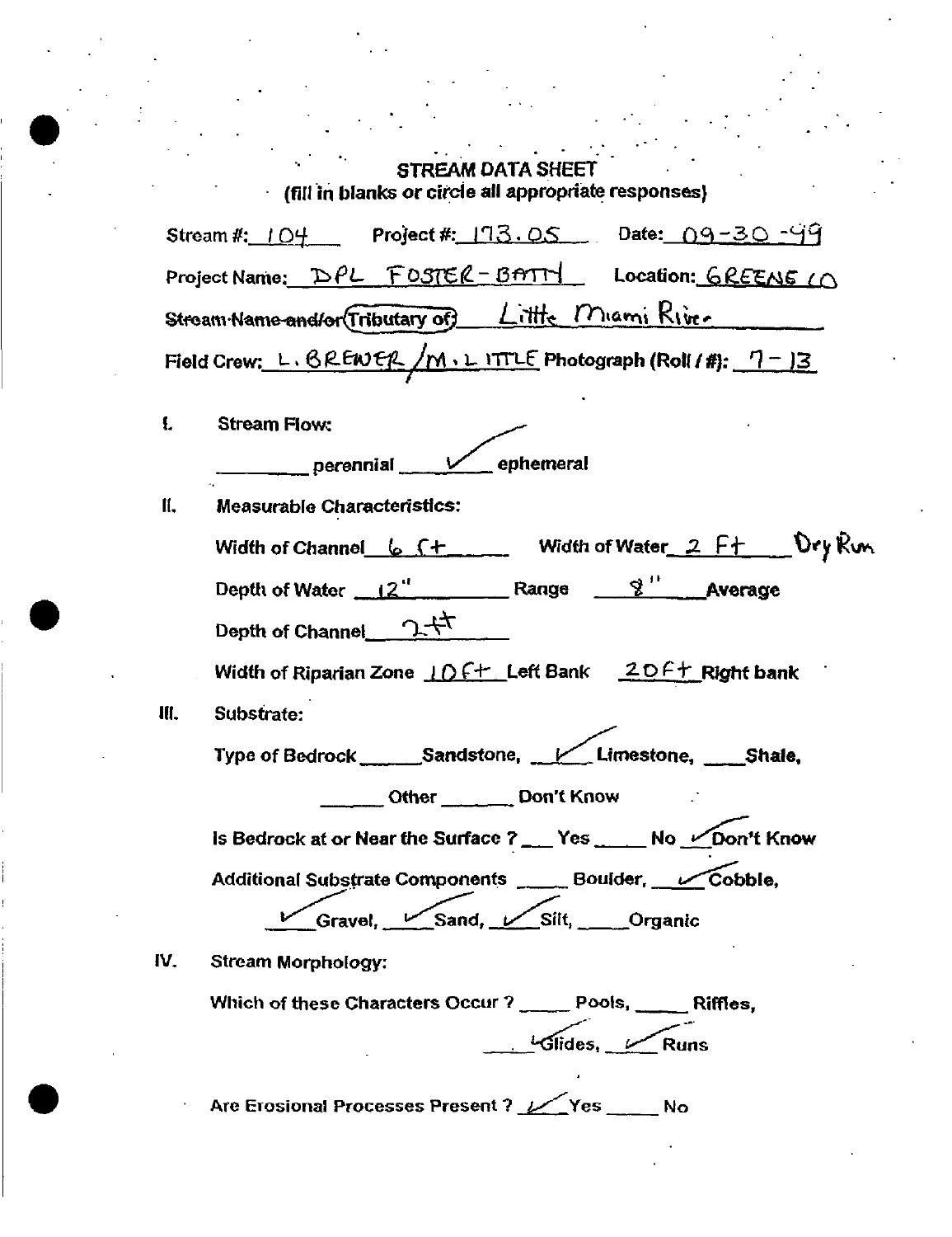| If Yes, Describe BANKS                                                  |
|-------------------------------------------------------------------------|
| Has the Stream been Channelized ? _____Yes _Mo:                         |
| Which of these Characters Apply ?                                       |
| No sinuousity, Mildly sinuous, Stongly Sinuous                          |
| <b>Additional Characteristics:</b>                                      |
| Instream Cover <u>Covertional</u> Overhanging Vegetation, Cootwads,     |
| Logs/Debris, _____ Aquatic Macrophytes                                  |
| <b>Describe Riparian Zone</b><br>OLD FIELD                              |
| Describe Land Use Adjacent to Riparian Zone<br>$OLD$ $FLELD$            |
| Describe any Observable Noteworthy Conditions Upstream or<br>Downstream |

 $\label{eq:2.1} \frac{1}{\sqrt{2}}\int_{\mathbb{R}^3}\frac{1}{\sqrt{2}}\left(\frac{1}{\sqrt{2}}\right)^2\frac{1}{\sqrt{2}}\left(\frac{1}{\sqrt{2}}\right)^2\frac{1}{\sqrt{2}}\left(\frac{1}{\sqrt{2}}\right)^2\frac{1}{\sqrt{2}}\left(\frac{1}{\sqrt{2}}\right)^2.$ 

 $\mathcal{L}_{\mathcal{A}}$ 

 $\mathcal{F}(\mathcal{F})$  and  $\mathcal{F}(\mathcal{F})$ 

 $\mathcal{L}^{\text{max}}_{\text{max}}$  and  $\mathcal{L}^{\text{max}}_{\text{max}}$ 

 $\mathcal{L}(\mathcal{L}^{\mathcal{L}})$  and  $\mathcal{L}(\mathcal{L}^{\mathcal{L}})$  and  $\mathcal{L}(\mathcal{L}^{\mathcal{L}})$ 

 $\sim 10^{11}$ 

 $\mathcal{L}_{\text{max}}$ 

Photograph and/or Drawing

 $\label{eq:2.1} \frac{1}{\sqrt{2}}\int_{\mathbb{R}^3}\frac{1}{\sqrt{2}}\left(\frac{1}{\sqrt{2}}\right)^2\left(\frac{1}{\sqrt{2}}\right)^2\left(\frac{1}{\sqrt{2}}\right)^2\left(\frac{1}{\sqrt{2}}\right)^2\left(\frac{1}{\sqrt{2}}\right)^2\left(\frac{1}{\sqrt{2}}\right)^2.$ 

 $\sim 10^{11}$  km  $^{-1}$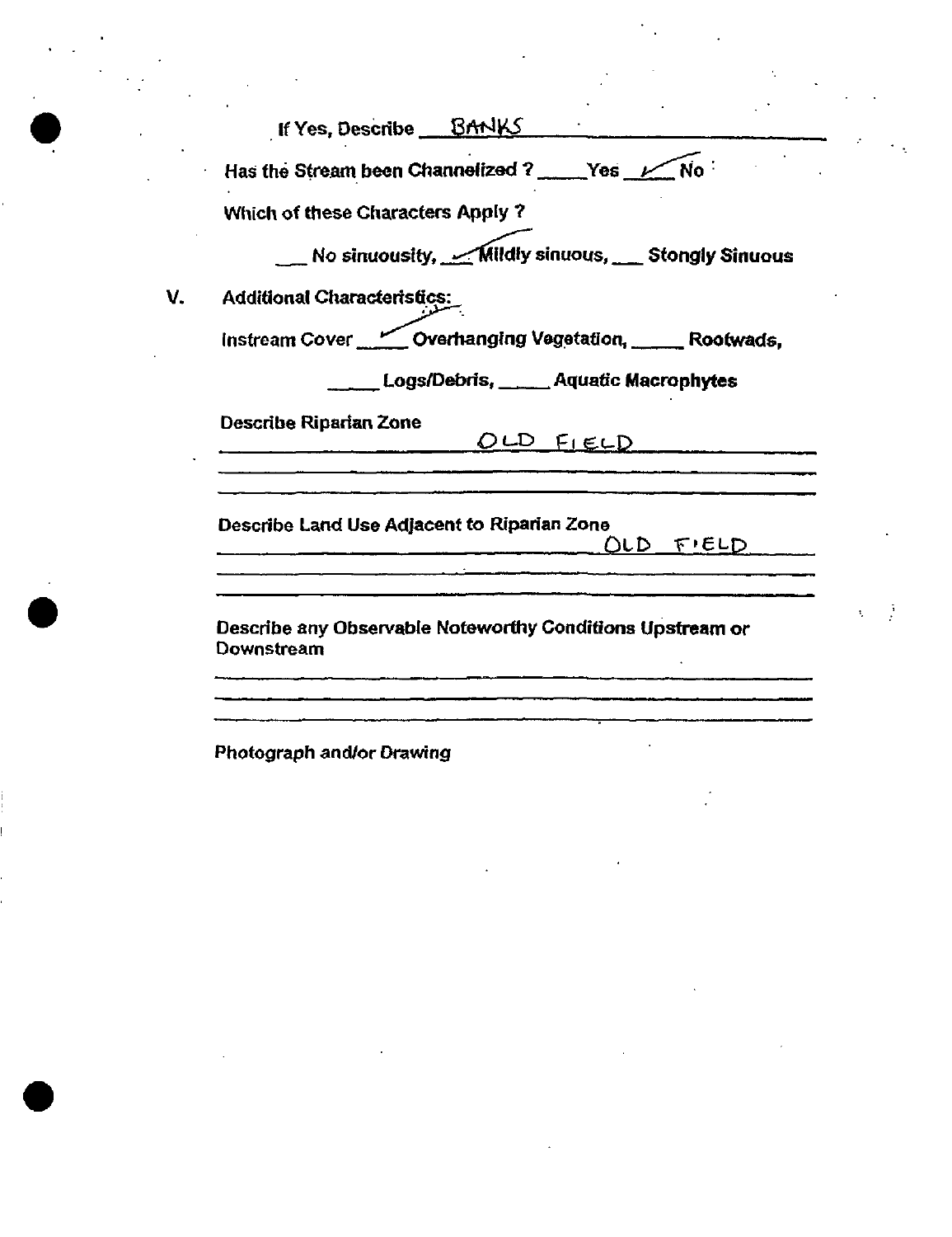approximately 200 feet of ground north of the stream is again covered with thick grasses and weeds that will mitigate any runoff towards the stream. The remaining distance to the structure installation is cultivated farmland and the slope of the land will direct most water from this farmland west and away from the stream through the cultivated field. Consequentiy, previous projects performed here have not required any special mitigation techniques to control runoff and none are expected to be used here for this project. Any spoils from hole excavations at the construction site not compatible with the existing soil materials will be removed from the site. Upon completion of the project, the areas of activity where the ground is disturbed during construction will be re-graded to origmal conditions and seeded with compatible grasses, or in the areas within the cultivated field, the ground will be left in a condition ready for continued farming activity.

The construction of this project should cause minimal social and environmental impacts to the area. The benefit of the project will be to assure adequate airspace navigation clearances for the Greene County Airport.

## (7) Maps and Directions to the Site

The PROJECT MAP, Drawing PLAN 01, attached shows the project location and the locations of the transmission lines to be rebuilt as part of this Construction Notice.

To locate the project facilities, head east on U.S. Route 35 from its intersection with 1-675 (east of Dayton, Ohio) for 5.6 miles to Valley Road. Alternatively, head west from the center of Xenia, Ohio, at U.S. Route 68 along the Route 35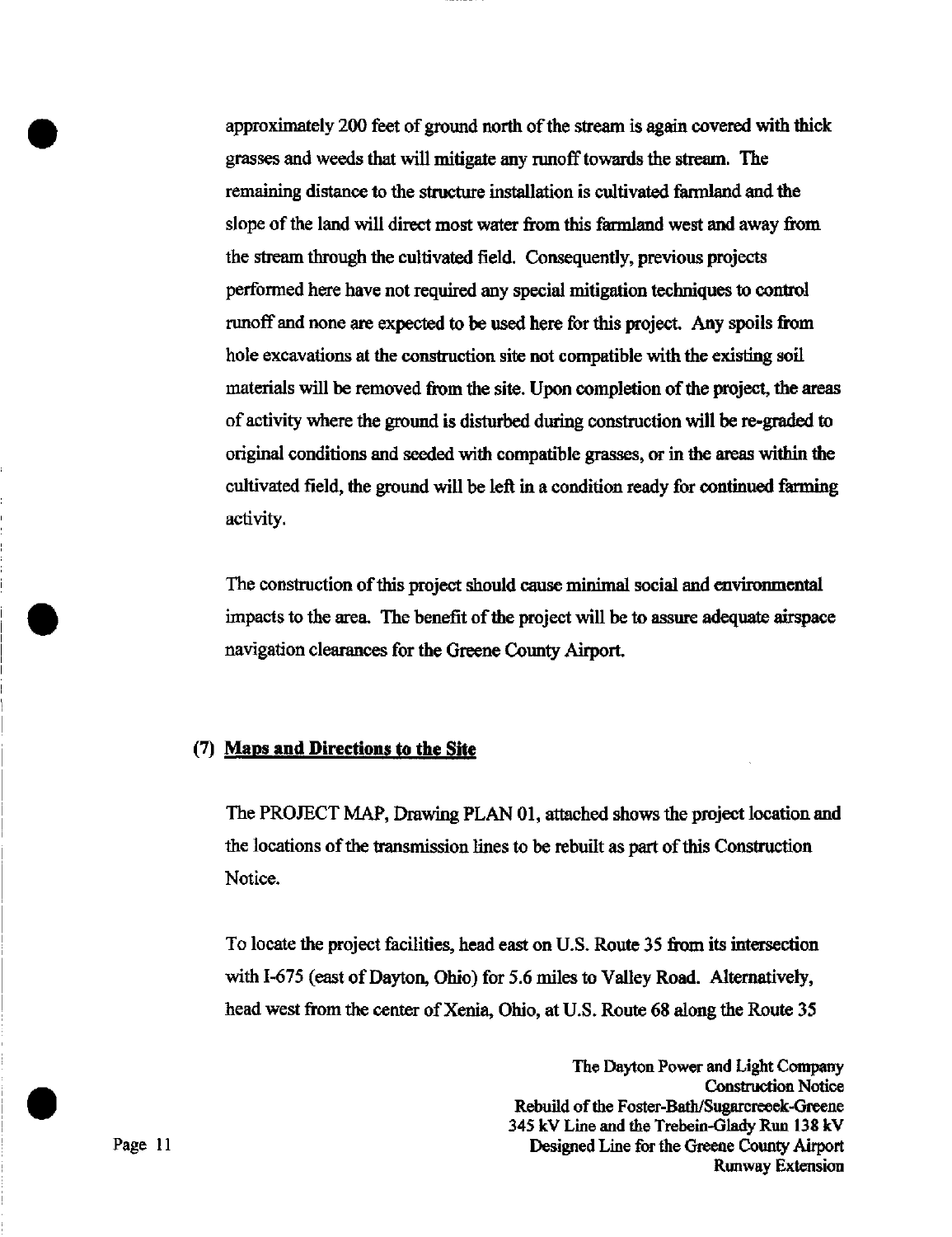Business Loop (West Main Street) and Route 35 for 3.9 miles to Valley Road. At the Valley Road traffic signal turn south on Valley Road. Approximately one mile south of Route 35 and just before going through the tunnel under the runway of the Greene County Airport, head west about one half mile cross country to the project site. A farm lane exists just south of the existing 69 kV line running eastwest across Valley Readjust north of the tunnel. Access to the farm lane that will go back to the construction site is directiy opposite the entrance to the Green County Airport.

## (8) Properties the Proiect Traverses

The line sections to be rebuilt for this Construction Notice project are all located within existing transmission line easements that were secured for these lines in the 1960's. Those easements also provide for use of the property not directiy a part of the easement for the purposes of construction, maintenance and operation activities that may be required for the transmission lines. Actual construction of this project will take place on only one property on which the above noted easements are located, and the owner of that property is Russ North Valley Road LLC. The adjacent property to the construction site is the property owned by the Greene County Board of Commissioners for whom this project is being done. Construction activities on that property, where the Greene County Airport is located, will be limited to minor access locations to get back to the project work location.

The Dayton Power and Light Company **Construction Notice** Rebuild of the Foster-Bath/Sugarcreeek-Greene 345 kV Line and the Trebein-Glady Run 138 kV Page 12 Designed Line for the Greene County Airport Runway Extension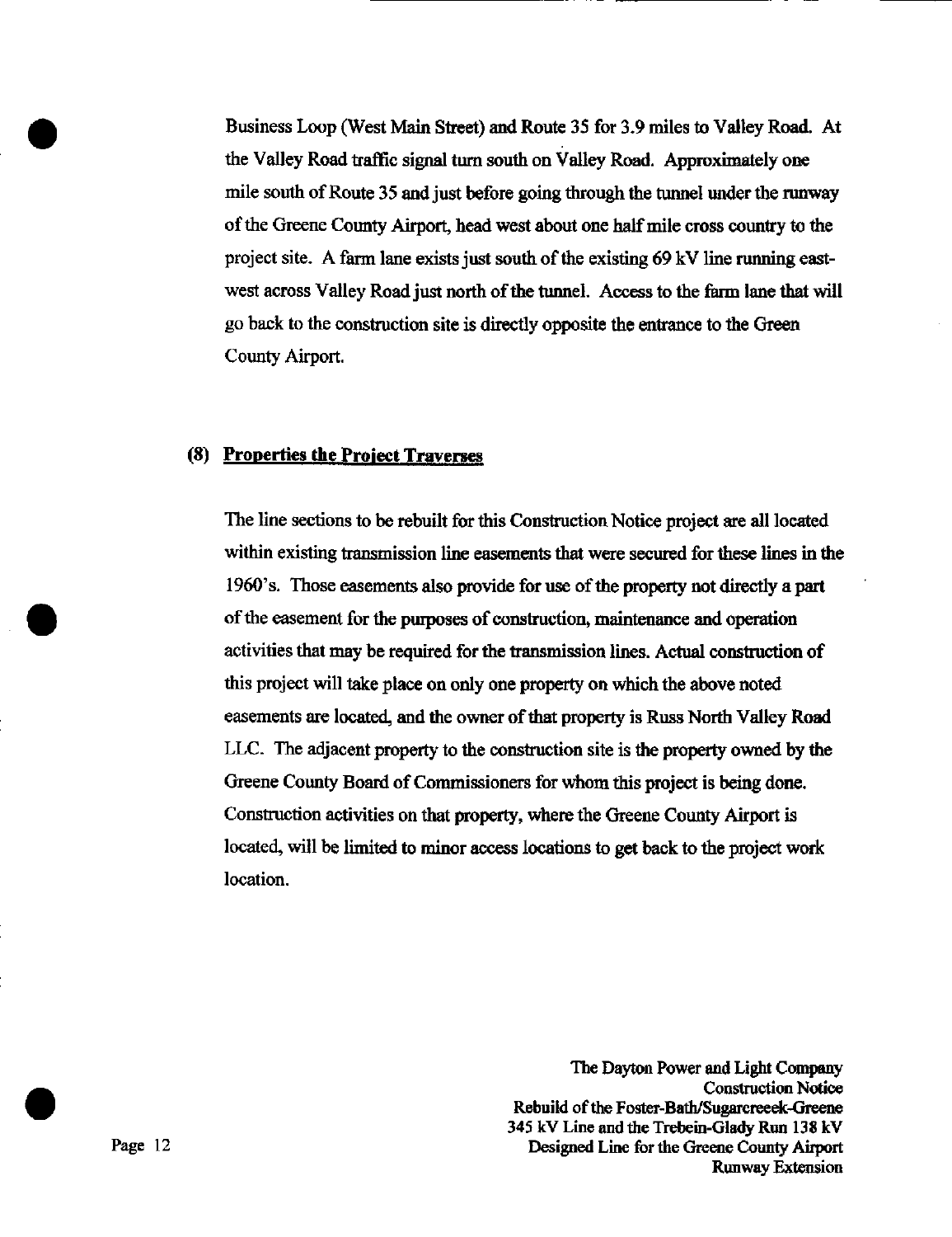# (C) Documentation of Construction Notice Information

The governmental bodies and public agencies listed below have been notified of this project and have been provided a copy of this Construction Notice. Copies of letters transmitting this notice to them are attached. Those organizations include:

Beavercreek Township Board of Trustees Greene County Commissioners Greene County Administrator - Howard Posten, President Greene County Regional Airport Authority - Bill Von Gunten Ohio Department of Transportation, Aviation - John Milling

P. D. Robertson, P.E. POWER Engineers, Inc. August 31,2009

The Dayton Power and Light Company **Construction Notice** Rebuild of the Foster-Bath/Sugarcreeek-Greene 345 kV Line and the Trebein-Glady Run 138 kV Page 13 Designed Line for the Greene County Airport Runway Extension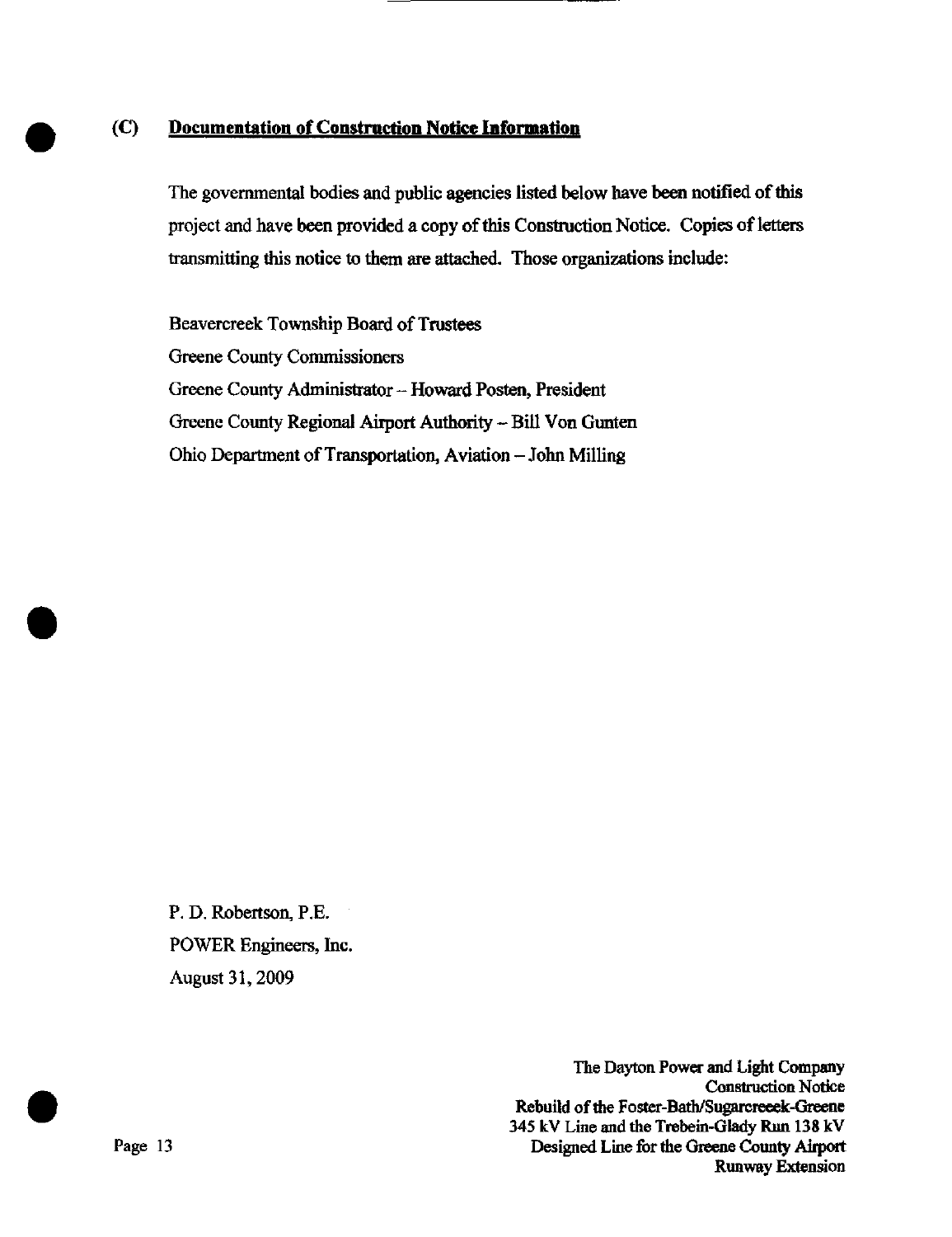

Beavercreek Township Board of Trustees 1981 Dayton-Xenia Road Beavercreek, Ohio 45434

> Construction Notice Rebuild of the Foster - Bath/Sugarcreek - Greene 345 kV Line And the Trebein - Glady Run 138 kV Designed Line For the Greene County Airport Runway Extension

Dear Trustees:

Enclosed is a Construction Notice that The Dayton Power and Light Company is submitting to the Ohio Power Siting Board of the Public Utilities Commission of Ohio. This Construction Notice details the rebuild of a section of the existing Foster-Bath/Sugarcreek-Greene double circuit 345 kV transmission line and the rebuild of a section of the Trebein-Glady Run 138 kV line which is designed for 138 kV but is presently operating at 69kV. This project is required to accommodate a runway extension project at the Greene County Airport. This transmission line rebuild project is being done at the request of the Greene County Commission through the Greene County Regional Airport Authority to provide for the additional airspace clearance requirements necessary to operate the extended runway. The project is located in Beavercreek Township, Greene County, Ohio. Construction of the transmission line rebuild is scheduled to begin on or shortly after October 13, 2009.

This information is being provided to you as required by the Rules of the Ohio Power Siting Board. It does not require any direct action on your part at this time. If you have any questions concerning this Construction Notice about this proposed project, please give me a call at 937-259-7262.

Sincerely,

 $\mathcal{A}$  31 $\mathcal{M}$ mi vl.

Hertzel Shamash Director, Resource Planning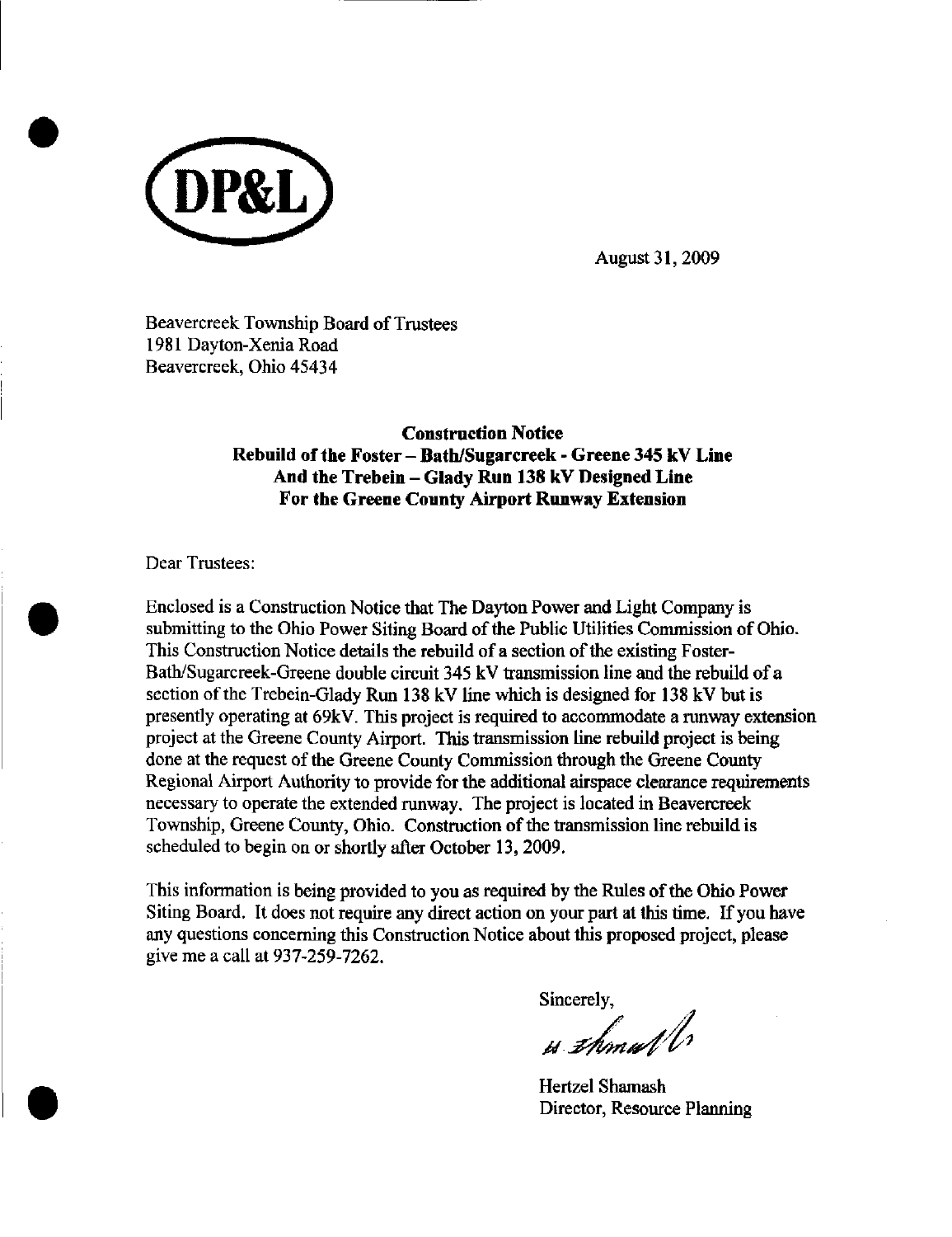

Greene County Board of Commissioners 35 Greene Street Xenia, Ohio 45385

> Construction Notice Rebuild of the Foster - Bath/Sugarcreek - Greene 345 kV Line And the Trebein - Glady Run 138 kV Designed Line For the Greene County Airport Runway Extension

Dear Commissioners:

Enclosed is a Construction Notice that The Dayton Power and Light Company is submitting to the Ohio Power Siting Board of the Public Utilities Commission of Ohio. This Construction Notice details the rebuild of a section of the existing Foster-Bath/Sugarcreek-Greene double circuit 345 kV transmission line and the rebuild of a section of the Trebein-Glady Run 138 kV line which is designed for 138 kV but is presently operating at 69kV. This project is required to accommodate a runway extension project at the Greene County Airport. This transmission line rebuild project is being done at the request of the Greene County Commission through the Greene County Regional Airport Authority to provide for the additional airspace clearance requirements necessary to operate the extended runway. The project is located in Beavercreek Township, Greene County, Ohio. Construction of the transmission line rebuild is scheduled to begin on or shortly after October 13, 2009.

This information is being provided to you as required by the Rules of the Ohio Power Siting Board. It does not require any direct action on your part at this time. If you have any questions concerning this Construction Notice about this proposed project, please give me a call at 937-259-7262.

Sincerely,<br>bl. *Bhimull* 

Hertzel Shamash Director, Resource Planning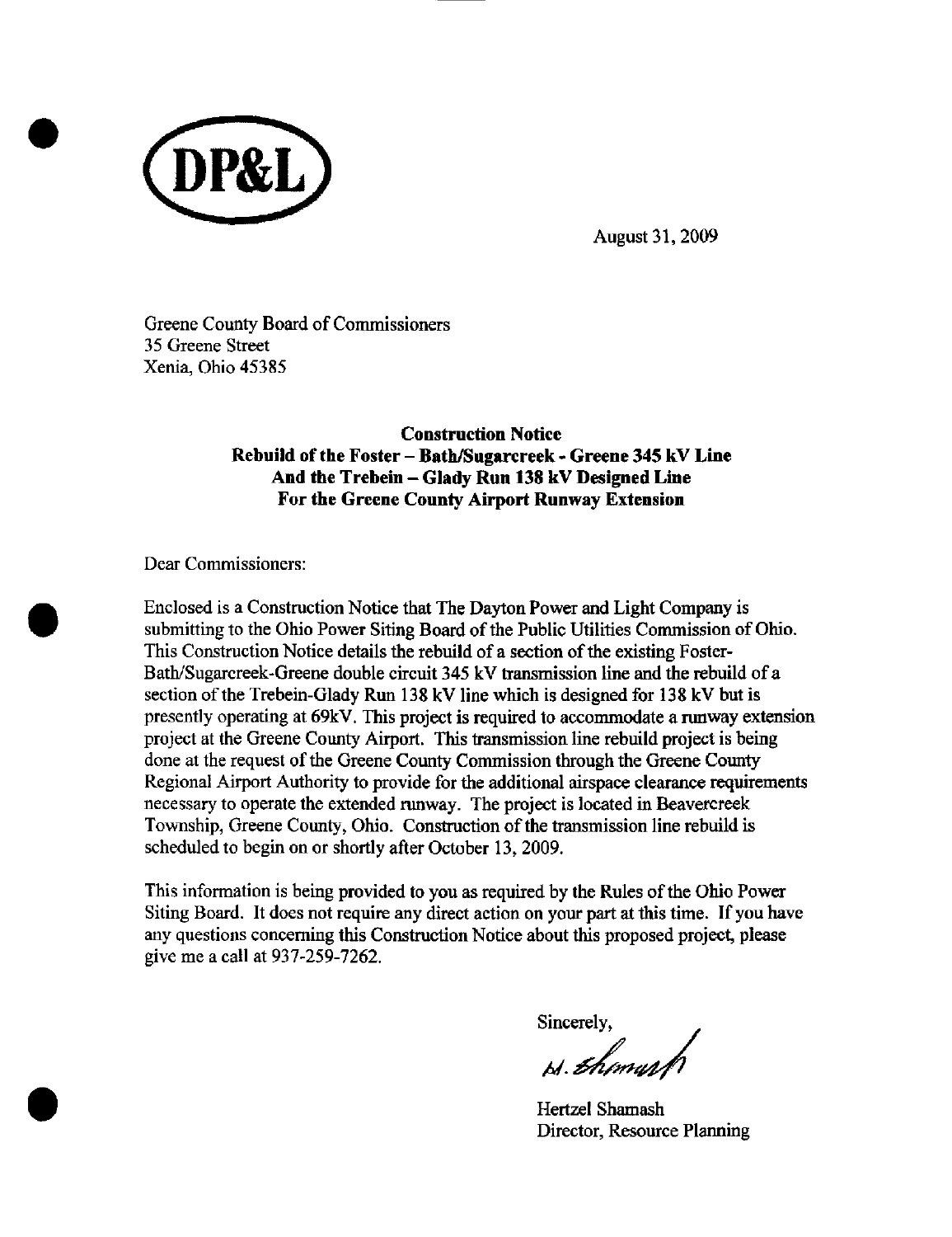

Mr. Howard Posten Greene County Administrator 35 Greene Street Xenia, Ohio 45385

> Construction Notice Rebuild of the Foster - Bath/Sugarcreek - Greene 345 kV Line And the Trebein - Glady Run 138 kV Designed Line For the Greene County Airport Runway Extension

Dear Mr. Posten:

Enclosed is a Construction Notice that The Dayton Power and Light Company is submitting to the Ohio Power Siting Board of the Public Utilities Commission of Ohio. This Construction Notice details the rebuild of a section of the existing Foster-Bath/Sugarcreek-Greene double circuit 345 kV transmission line and the rebuild of a section of the Trebein-Glady Run 138 kV line which is designed for 138 kV but is presently operating at 69kV. This project is required to accommodate a runway extension project at the Greene County Airport. This transmission line rebuild project is being done at the request of the Greene County Commission through the Greene County Regional Airport Authority to provide for the additional airspace clearance requirements necessary to operate the extended runway. The project is located in Beavercreek Township, Greene County, Ohio. Construction of the transmission line rebuild is scheduled to begin on or shortly after October 13,2009.

This information is being provided to you as required by the Rules of the Ohio Power Siting Board. It does not require any direct action on your part at this time. If you have any questions concerning this Construction Notice about this proposed project, please give me a call at 937-259-7262.

Sincerely,  $\mu$ 

Hertzel Shamash Director, Resource Planning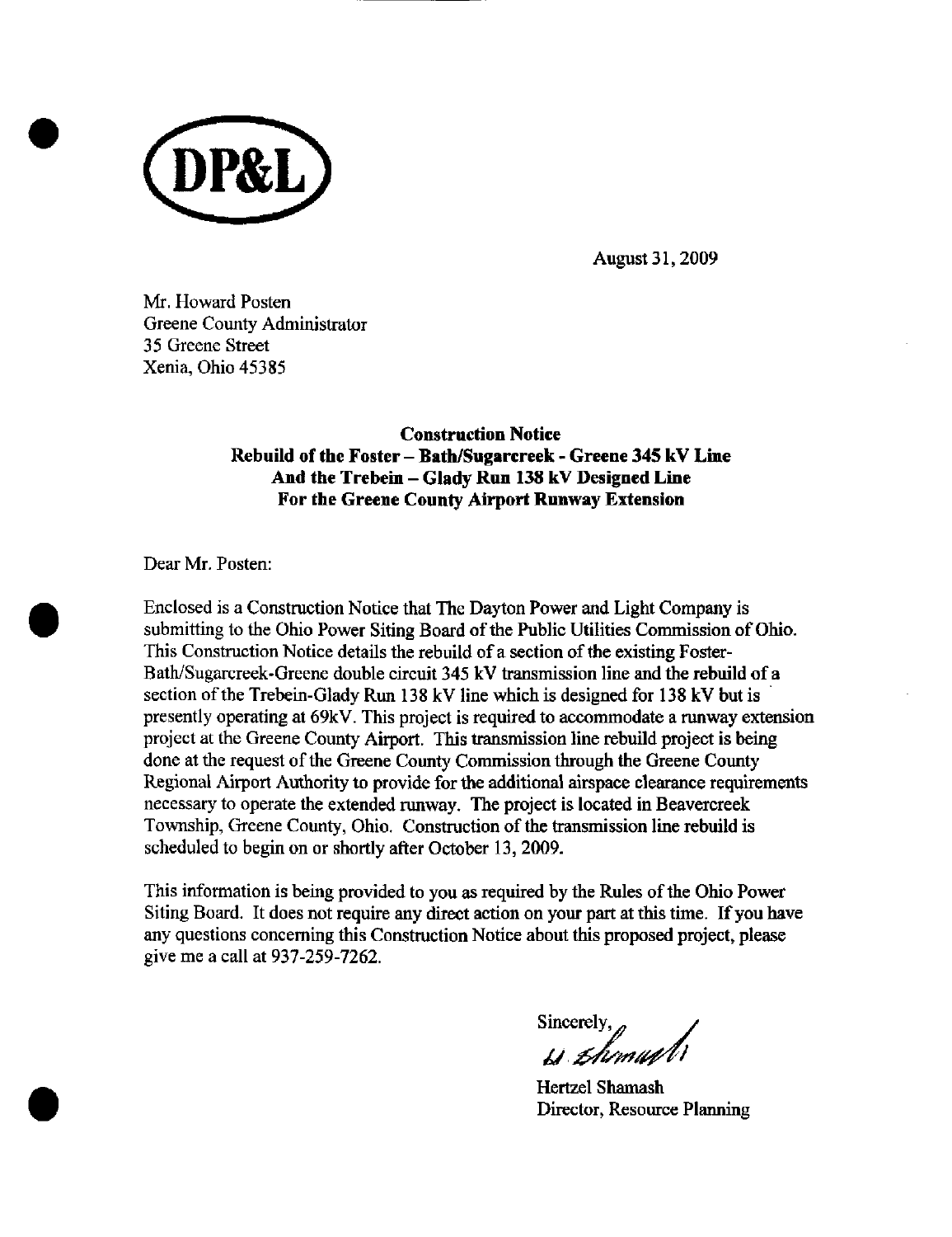

Mr. Bill Von Gunten, President Greene County Regional Airport Authority 140 North Valley Road Xenia, Ohio 45385

# Construction Notice Rebuild of the Foster - Bath/Sugarcreek - Greene 345 kV Line And the Trebein - Glady Run 138 kV Designed Line For the Greene County Airport Runway Extension

Dear Mr. Von Gunten:

Enclosed is a Construction Notice that The Dayton Power and Light Company is submitting to the Ohio Power Siting Board of the Public Utilities Commission of Ohio. This Construction Notice details the rebuild of a section of the existing Foster-Bath/Sugarcreek-Greene double circuit 345 kV transmission line and the rebuild of a section of the Trebein-Glady Run 138 kV line which is designed for 138 kV but is presently operating at 69kV. This project is required to accommodate a runway extension project at the Greene County Airport. This transmission line rebuild project is being done at the request of the Greene County Commission through the Greene County Regional Airport Authority to provide for the additional airspace clearance requirements necessary to operate the extended runway. The project is located in Beavercreek Township, Greene County, Ohio. Construction of the transmission line rebuild is scheduled to begin on or shortly after October 13, 2009.

This information is being provided to you as required by the Rules of the Ohio Power Siting Board. It does not require any direct action on your part at this time. If you have any questions concerning this Construction Notice about this proposed project, please give me a call at 937-259-7262.

Sincerely,  $\mu$  than with

Hertzel Shamash Director, Resource Planning